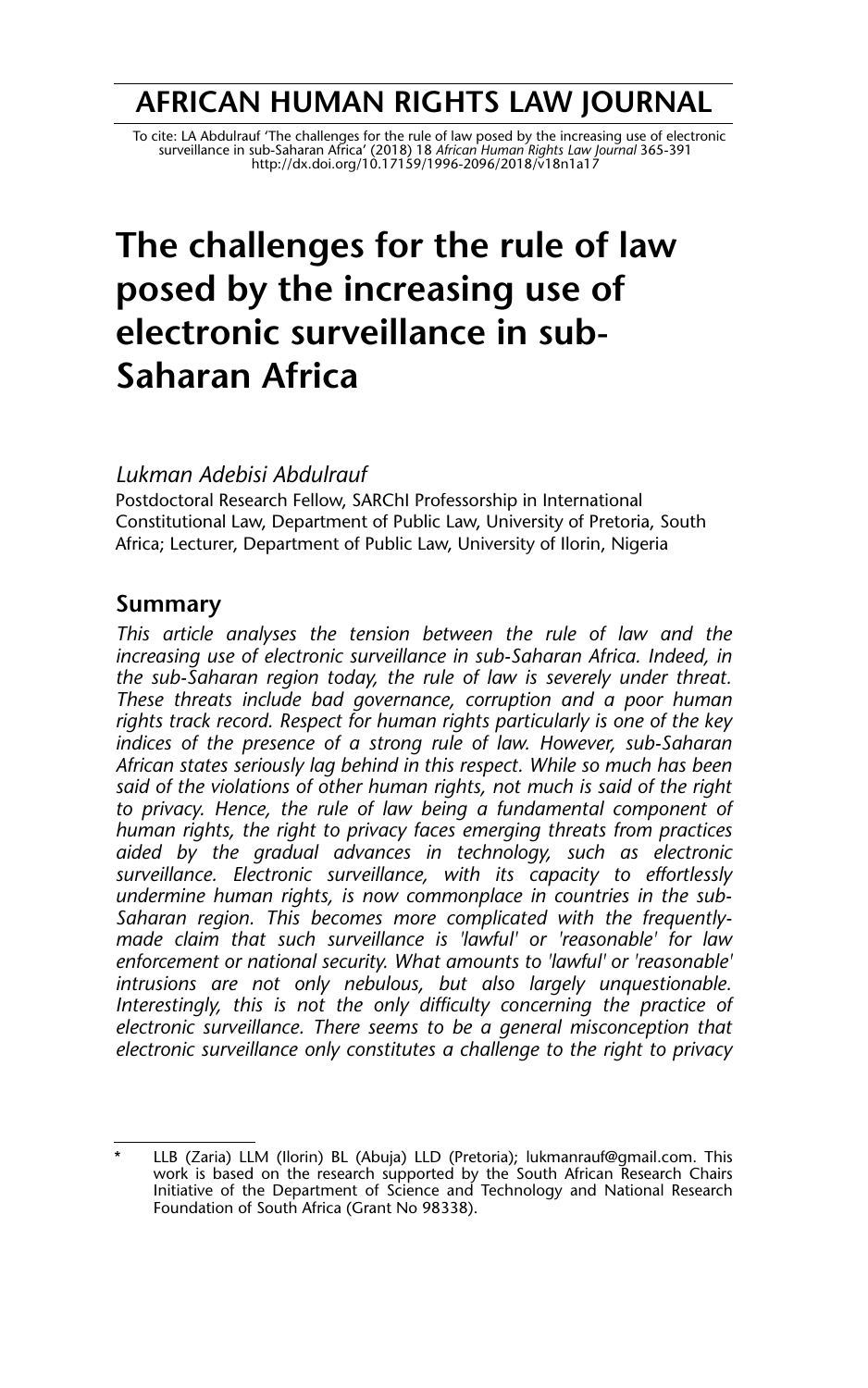*when it actually affects some other important values. In view of this, the article examines the ways in which the increasing use of electronic surveillance undermines the rule of law in sub-Saharan Africa.*

**Key words**: *rule of law; surveillance; electronic surveillance; privacy; data protection; sub-Saharan Africa*

# **1 Introduction**

Edward Snowden's ground-breaking revelation on the extent of state governments' 'mass electronic surveillance' practices has opened a Pandora's box for the rule of law.1 It has also exposed the extent to which security agencies use various technologies to monitor and intercept the private communication of people regardless of their being suspected of having committed any crime. With the recent threats to security in many countries, especially those relating to terrorism, state governments are rapidly expanding their surveillance programmes. Recently, countries in sub-Saharan Africa have been developing a tremendous interest in spying on their citizens, which is facilitated by their growing technological capabilities. While the act of surveillance in itself is very problematic, electronic surveillance is trickier because of its ubiquitous nature. The increasing use of electronic surveillance raises a number of interesting issues for the rule of law in sub-Saharan Africa. One such issue is the impact of the unregulated use of electronic surveillance on the rule of law in the region. This concern, which is at the heart of this article, is crucial for the democratic development of the region.

Indeed, the debate on electronic surveillance in Africa has not advanced as much as that in other regions. This is one reason why, to the best of our knowledge, there has as yet been no serious consideration of the challenges which electronic surveillance poses to the rule of law in the literature. This is unlike the case in regions such as Europe where electronic surveillance is seen as a major challenge to the rule of law.<sup>2</sup> Nevertheless, it is high time African states seriously

<sup>1</sup> These revelations, in summary, was that the US, National Security Agency (NSA) and the UK Government Communications Headquarters (GCHQ) were secretly operating a mass surveillance programme which enabled them to access personal information online from the world's largest internet companies, such as Yahoo, Facebook, Google, Twitter, YouTube, Skype and Apple. See Media Policy Democratic Project *An analysis of the communications surveillance legislative framework in South Africa* 5 http://www.mediaanddemocracy.com/uploads/1/6/5/ 7/16577624/comms-surveillance-framework\_mare2.pdf (accessed 1 October 2017). See also D Lyon 'Surveillance, Snowden, and Big Data: Capacities, consequences and critique' (2014) July-December *Big Data and Society* 1-13.

<sup>2</sup> European Commission for Democracy through Law *Rule of law checklist* 5 29 http:/ /www.venice.coe.int/webforms/documents/default.aspx?pdffile=CDL-AD(2016)00 7-e (accessed 1 October 2017). The document identified, among others, several contemporary challenges to the rule of law that include corruption and conflict of interest and collection of data and surveillance.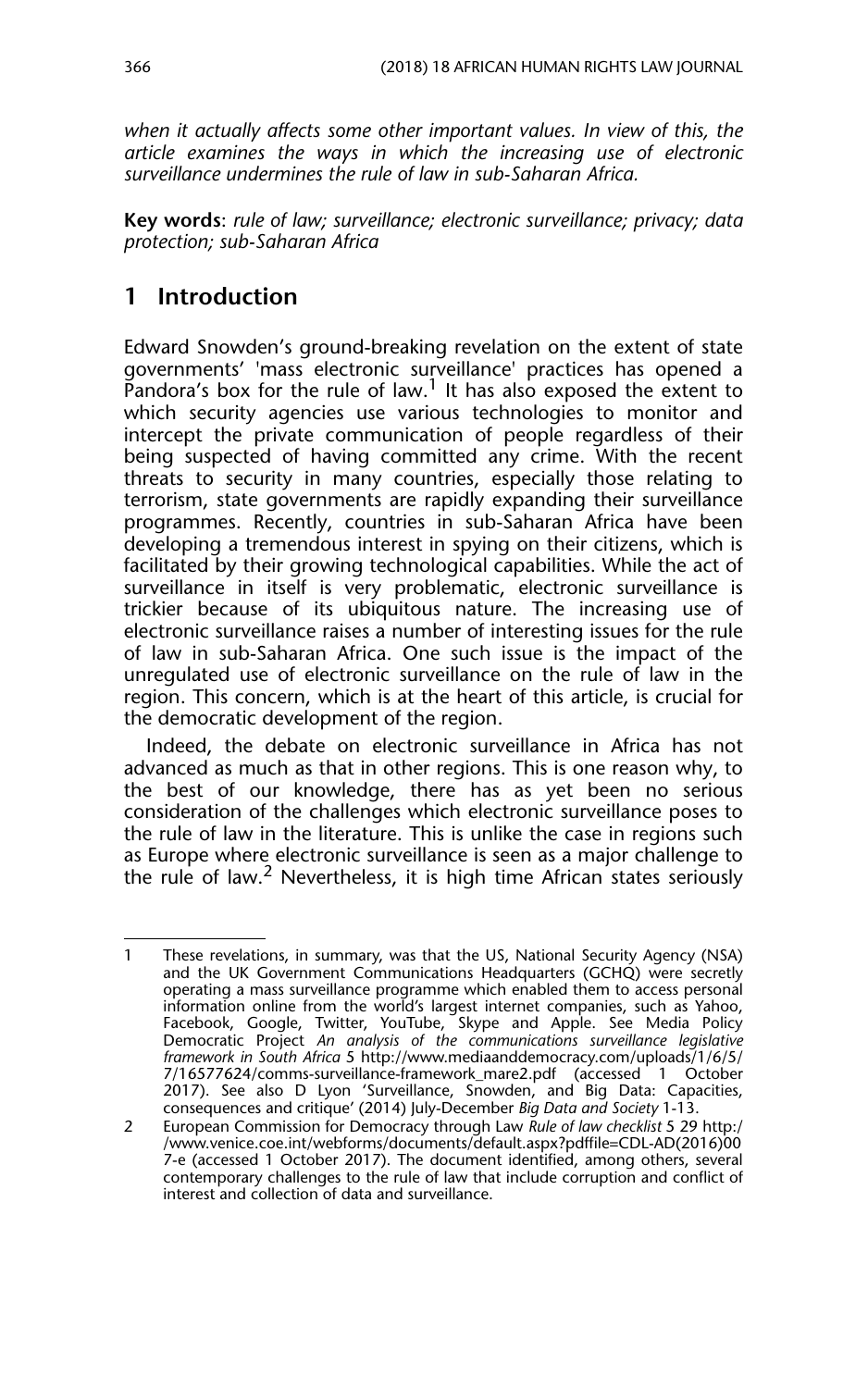considered the impact of electronic surveillance on the rule of law, considering the significant efforts being made to improve their rule of law rating internationally. Issues such as mass surveillance that can affect this rating ought to be taken seriously.

In view of the foregoing, the article poses the following crucial question: How does the increasing use of electronic surveillance impact upon the rule of law in sub-Saharan Africa? In answering the question, the article is organised in six parts. After the introduction, part two discusses the law and practice of electronic surveillance in sub-Saharan Africa. Part three establishes the link between electronic surveillance and the rule of law, while part four analyses the specific challenges which the increasing use of electronic surveillance poses to the already fragile state of the rule of law in sub-Saharan Africa. The fifth part re-evaluates the measures to entrench the rule of law in the use of electronic surveillance, before concluding with some reflections on the future of the rule of law and electronic surveillance in sub-Saharan Africa.

For the purposes of the article, some caveats are in order. First, while the article focuses on sub-Saharan Africa,  $3$  it does not claim to cover the entire region. The analysis focuses on particular countries that may effectively represent the region.<sup>4</sup> Second, although electronic surveillance is usually carried out for different purposes and by different entities, the article focuses on (electronic) surveillance practices carried out for supposedly 'law enforcement' and 'national security' purposes.<sup>5</sup> Third, although electronic surveillance could be either domestic or extraterritorial (foreign surveillance), the article focuses on the former category. The latter category raises broader issues of international law, which are largely beyond the scope of the present exercise.<sup>6</sup>

<sup>3</sup> Sub-Saharan Africa comprises countries that are fully or partly located south of the Sahara. The sub-Saharan region comprises 46 African countries, excluding Algeria, Egypt, Libya, Morocco and Tunisia.

<sup>4</sup> For this purpose, more reference will be made to Nigeria (representing Western Africa), South Africa (representing Southern Africa) and Uganda (representing Eastern Africa).

<sup>5</sup> According to Brookes, electronic surveillance is generally used for security reasons, in pursuit of hobbies and for checking on spouse loyalty. See P Brookes *Electronic surveillance devices* (2001) 1. There are many other uses, such as for the purposes of monitoring employees in a work place, and so forth.

<sup>6</sup> For more on this, see A Deeks 'An international legal framework for surveillance' (2015) 55 *Virginia Journal of International Law* 292. See also M Milanovic 'Human rights treaties and foreign surveillance: Privacy in the digital age' (2015) 56 *Harvard International Law Journal* 81.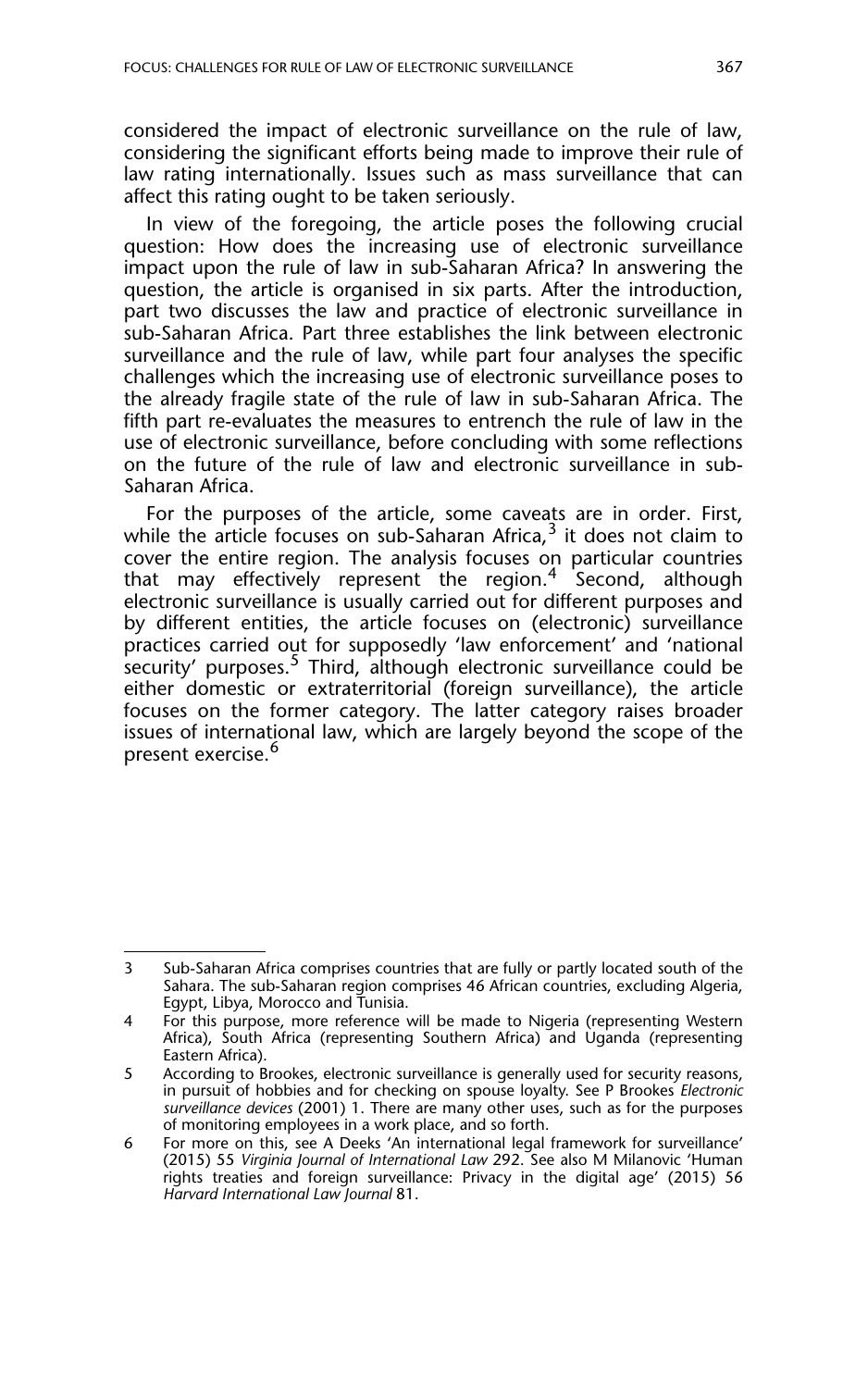# **2 Conceptualisation, practice and normative framework of electronic surveillance in sub-Saharan Africa**

The normative framework on the application of electronic surveillance can be found in a number of legal instruments. However, none of these instruments defines surveillance. The question then is: What is electronic surveillance?

#### **2.1 Conceptualising electronic surveillance**

The term 'electronic surveillance', to the best of our knowledge, has not been defined in any law or policy regulating its practice in sub-Saharan Africa.<sup> $\prime$ </sup> In fact, these instruments rarely use the term 'surveillance'; rather they use associated terms such as 'interception', 'communications', 'monitoring' and other device-specific terms. This may be because of the inherent difficulty in conceptualising such a term. Surveillance usually is defined in relation to its nature (overt or covert) or on the basis of the level of contact with the target, whether remote or direct.<sup>8</sup> Basically, surveillance means to monitor or closely observe.<sup>9</sup> This basic definition is problematic in that it anticipates the monitoring of a specific person who, for example, may be suspected of committing a crime. However, as will be shown shortly, modern surveillance practices do not necessarily involve monitoring a specific or identified person or for any particular purpose. Similarly, discussing surveillance in the context of 'monitoring' or 'observing' takes away one critical feature of modern surveillance practices, namely, the gathering or collecting of information about people and not necessarily observing them in the technical sense of the term.

The term 'electronic surveillance' may even create more definitional difficulties. However, a simple definition is that of the United Nations (UN) Office on Drugs and Crime (UNODC) which is that 'surveillance is the collection or monitoring of information about a person or persons through the use of technology'.<sup>10</sup> The definition, though imperfect, highlights two important points which is crucial for this article. First, it mentions that surveillance involves (personal information) gathering and, second, such gathering or collection occurs with the aid of technology. However, this definition also omits

<sup>7</sup> See United Nations Office on Drugs and Crime (UNODC) *Current practices in electronic surveillance in the investigation of serious and organised crime* 1 https:// www.unodc.org/documents/organized-crime/Law-Enforcement/Electronic\_surveil lance.pdf (accessed 1 October 2017). However, the US Foreign Intelligence Surveillance Act (FISA) 1978 specifically defines surveillance in sec 1801.

<sup>8</sup> As above.

<sup>9</sup> *Collins concise dictionary* (2001).

<sup>10</sup> As above. See also a related definition in M Watney 'State-on-nationals. Electronic communication surveillance in South Africa: A murky legal landscape to navigate?' http://ieeexplore.ieee.org/stamp/stamp.jsp?arnumber=7335047 1 October 2017).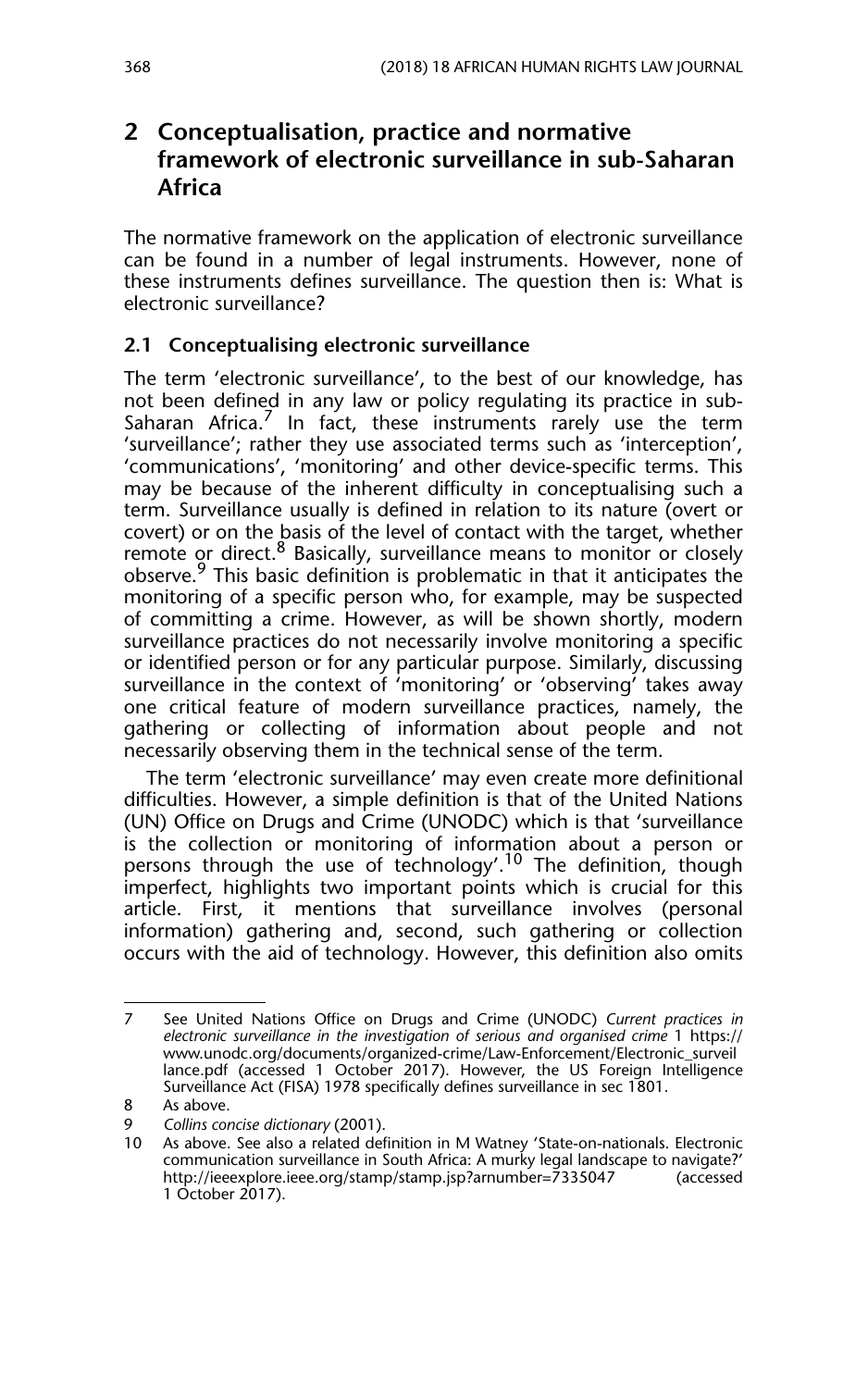one important feature which is the fact that, in most circumstances, the collection of the information usually is without the consent of persons.<sup>11</sup> Consent is crucial as it usually is the thin line separating unlawful from lawful surveillance.

From the foregoing, electronic surveillance is the use of technology to gather information about an individual or individuals. These technologies could vary from the simple use of cameras to more intrusive means, such as the use of sophisticated software to process personal information about a person.<sup>12</sup> Another important point to note is that electronic surveillance is unique in that it differs from all other types of government intrusions. According to Cassie, in the case of electronic surveillance, 'there is no seizure of tangible property, no search of a defined structure or place, and if properly executed, no knowledge of the government's action by the target of the search'.<sup>13</sup> It is submitted that modern electronic surveillance practices does not even involve identifying a specific target. Government surveillance programmes indiscriminately collect information for no specific purpose or reason.

#### **2.2 Increased use of electronic surveillance in sub-Saharan Africa: The move toward sophisticated surveilling technologies**

It is not an exaggeration to say that sub-Saharan Africa is gradually evolving into a 'surveillance society'.14 This is because of the extent and sophistication of the current surveillance practices in the region. According to a recent report, 'many African governments are outdoing themselves in acquiring state of the art software that will enable them to eavesdrop on their citizens'.<sup>15</sup> Yet, most states keep their surveillance capabilities or spying programmes a closely-guarded secret, making it difficult to document the exact nature and extent of electronic surveillance in sub-Saharan Africa.<sup>16</sup> Nevertheless, there is available evidence of some of these practices from a few sources.

Recently, advances in technology have seen states adopt more ubiquitous and modern methods of electronic surveillance, such as

<sup>11</sup> Eg, the definition of electronic surveillance under the US FISA includes consent.

<sup>12</sup> For an incisive analysis of recent surveillance technologies and the attitude of the courts, especially in the US, see T Casey 'Electronic surveillance and the right to be secure' (2008) 41 *University of California, Davis* 977.

<sup>13</sup> Casey (n 12 above) 985.

<sup>14</sup> According to Tzanou, there are three main features of a surveillance society: (1) the increased engagement in intelligence gathering and surveillance activities; (2) the use of new technologies and technological devices; and (3) the overall goal of enhancing security. M Tzanou 'The EU as an emerging "surveillance society": The function creep case study and challenges to privacy and data protection' (2010) 4 *Vienna Journal on International Constitutional Law* 407.

<sup>15</sup> CIPESA *State of internet freedom in Africa 2016* (2016) 18 https://cipesa.org/ ?wpfb\_dl=225 (accessed 1 October 2017).

<sup>16</sup> Deeks contends that '[i]t is difficult to know precisely what types of surveillance each state is conducting, what technologies they are using, and what their targets are'; Deeks (n 6 above) 344.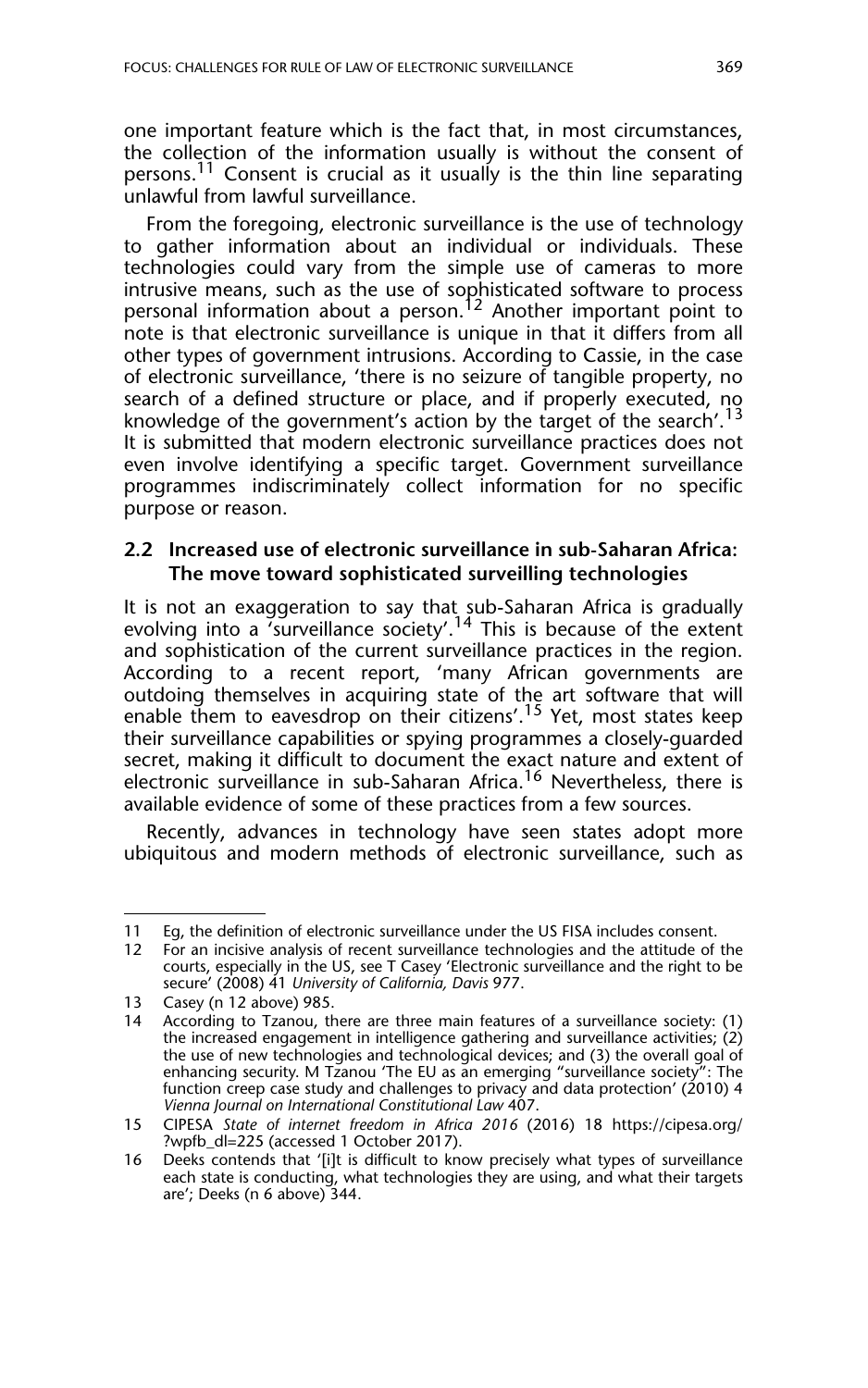the use of complex devices and software for the interception of phone conversations and activities, generally online. For example, in an exclusive report in 2013, *Premium Times*, a leading online news outfit, exposed the presence of a 'Big Brother' phenomenon in Africa.<sup>17</sup> It was revealed that the President of Nigeria was secretly engaging an Israeli firm, Elbit Systems,  $18$  'to help it to spy on citizens' computers and internet communications under the guise of intelligence gathering and national security'.<sup>19</sup> This affords the government easy access to all computers and the ability to read all e-mail correspondence of citizens. This agreement was worth over \$40 million and, according to *Premium Times*, the contract was 'one of the most far-reaching policies ever designed in Nigeria's history to invade the privacy of citizens'.<sup>20</sup> In a similar initiative, the 2013 budget of Nigeria, submitted to the National Assembly, also contained a proposal for the procurement of a Wise Intelligence Network Harvest Analyser System, an Open Source Internet Monitoring System and a Personal Internet Surveillance System.<sup>21</sup> All these are hi-tech online surveillance programmes. One would be able to fully appreciate how far-reaching this contract and other similar initiatives could be when it is considered in light of the level of internet penetration in Nigeria. Today, Nigeria records more than a 50 per cent internet penetration rate as against the position years ago when internet penetration was less than 10 per cent.<sup>22</sup> The same applies to many other sub-Saharan African countries, such as South Africa.<sup>23</sup>

There is credible evidence that other countries in sub-Saharan Africa are also developing similar online surveillance programmes. For example, a recent research carried out at the Munk School for Global Affairs at the University of Toronto revealed that countries such as Kenya were acquiring extensive internet surveillance and censorship programmes developed by Blue Coat. Blue Coat is an American company specialising in cyber security. Similarly, BBC recently reported that the Ugandan government has recently acquired a stateof-the-art surveillance technology which can be used to crush and

<sup>17</sup> O Emmanuel 'Exclusive: Jonathan awards \$40 million contract to Israeli company to monitor computer, internet communication by Nigerians' *Premium times* 25 April 2013 https://www.premiumtimesng.com/news/131249-exclusive-jona than-awards-40million-contract-to-israeli-company-to-monitor-computer-internetcommunication-by-nigerians.html (accessed 1 October 2017).

<sup>18 &#</sup>x27;Elbit Systems is a world leader in the fields of intelligence analysis and cyber defence, with proven solutions highly suitable for countries, armies and critical infrastructure sites.'

<sup>19</sup> Emmanuel (n 17 above).<br>20 As above.

As above.

<sup>21</sup> As above.

<sup>22 &#</sup>x27;Nigeria's internet users remain 90m in April – NCC' https://dailynigerian.com/ business/nigerias-internet-users-remain-90m-in-april-ncc/ (accessed 1 October 2017).

<sup>23</sup> South Africa also has about 52% penetration. See generally 'Freedom on the net 2016: South Africa country profile' https://freedomhouse.org/report/freedom-net/ 2016/south-africa (accessed 1 October 2017).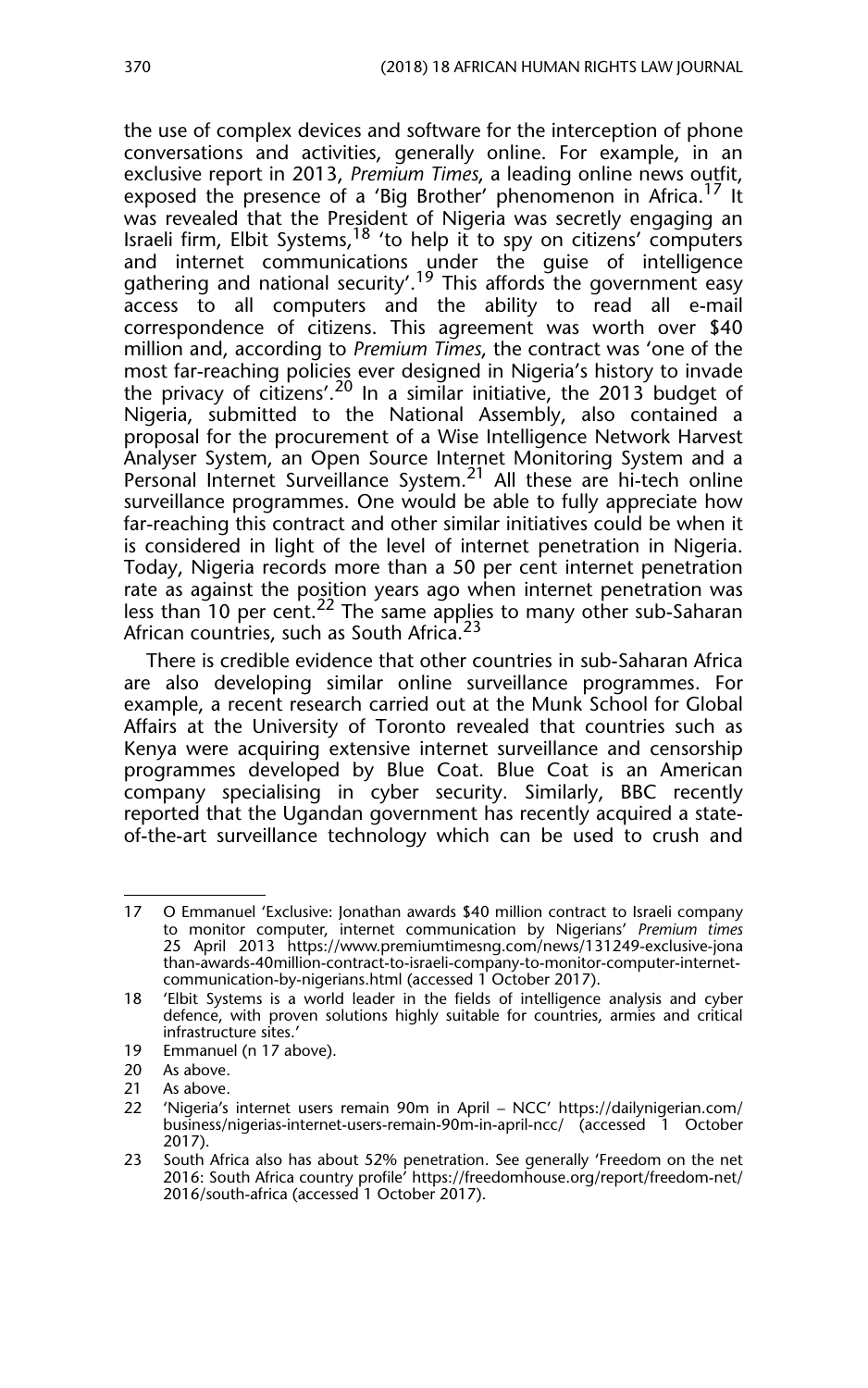blackmail opposition.24 Codenamed *Fungua Macho*, the Ugandan government adamantly denies the existence of the programme. An investigation by Privacy International (PI) titled Uganda's Grand Ambitions of Secret Surveillance further confirms this surveillance practice.<sup>25</sup> The investigation discloses that the Ugandan military procured a malware – FinFisher – by Gamma International GmbH (Gamma). $^{26}$  This malware, according to PI, is capable of collecting, modifying and extracting data communicated and stored on a device – say a computer or phone – once installed.<sup>27</sup> Thus, once installed, FinFisher can remotely transmit information to the operator. This technology can also be deployed to buildings, vehicles, computers, mobile phones, and so forth. Even if a user's device is encrypted, it cannot deter the function of the malware.

South Africa is also not left out in the electronic surveillance game. recent report disclosed that the 'unregulated' National Communication Centre (NCC) also recently purchased a license for the sophisticated FinFisher.<sup>28</sup>

#### **2.3 Rationale for increased electronic surveillance: National security as a mask**

From the foregoing, two main rationales usually are put forth by governments to justify their increased surveillance activities. These are law enforcement and national security. With regard to law enforcement, the constitutions of most countries give the government and its security agencies wide law enforcement powers. National security reasons seem to be the most problematic. Commenting on the difficulties of national security justification, Navi Pillay, the former United Nations High Commissioner for Human Rights, observed:<sup>29</sup>

How do we define the legitimate parameters for national security surveillance? Indeed, states may use targeted surveillance measures provided for example that such surveillance is case-specific, and on the basis of a warrant issued by a judge on showing of probable cause or

<sup>24</sup> N Hopkins & J Morris 'UK firm's surveillance kit used to crush Uganda opposition' http://www.bbc.com/news/uk-34529237 (accessed 1 October 2017).

<sup>25</sup> Privacy International (PI) *Uganda's grand ambitions of secret surveillance* https:// privacyinternational.org/node/656 (accessed 1 October 2017).

<sup>26</sup> PI *For God and my president: State surveillance in Uganda* https://privacyinter national.org/sites/default/files/Uganda\_Report.pdf (accessed 1 October 2017).

<sup>27</sup> As above.

<sup>28</sup> H Swart *Communications surveillance by the South African intelligence services* February 2016 26 http://www.mediaanddemocracy.com/uploads/1/6/5/7/1657 7624/comms-surveillance-nia-swart\_feb2016.pdf (accessed 1 October 2017). See also P de Wet 'Spy wars: South Africa is not innocent' https://mg.co.za/article/ 2013-06-21-00-spy-wars-south-africa-is-not-innocent (accessed 1 October 2017).

<sup>29</sup> Opening remarks by Ms Navi Pillay, United Nations High Commissioner for Human Rights to the Expert Seminar: The right to privacy in the digital age, 24 February 2014, Palais des Nations, Geneva, Switzerland http://www.ohchr.org/ EN/NewsEvents/Pages/ DisplayNews.aspx?NewsID=14276&LangID=E (accessed 1 October 2017).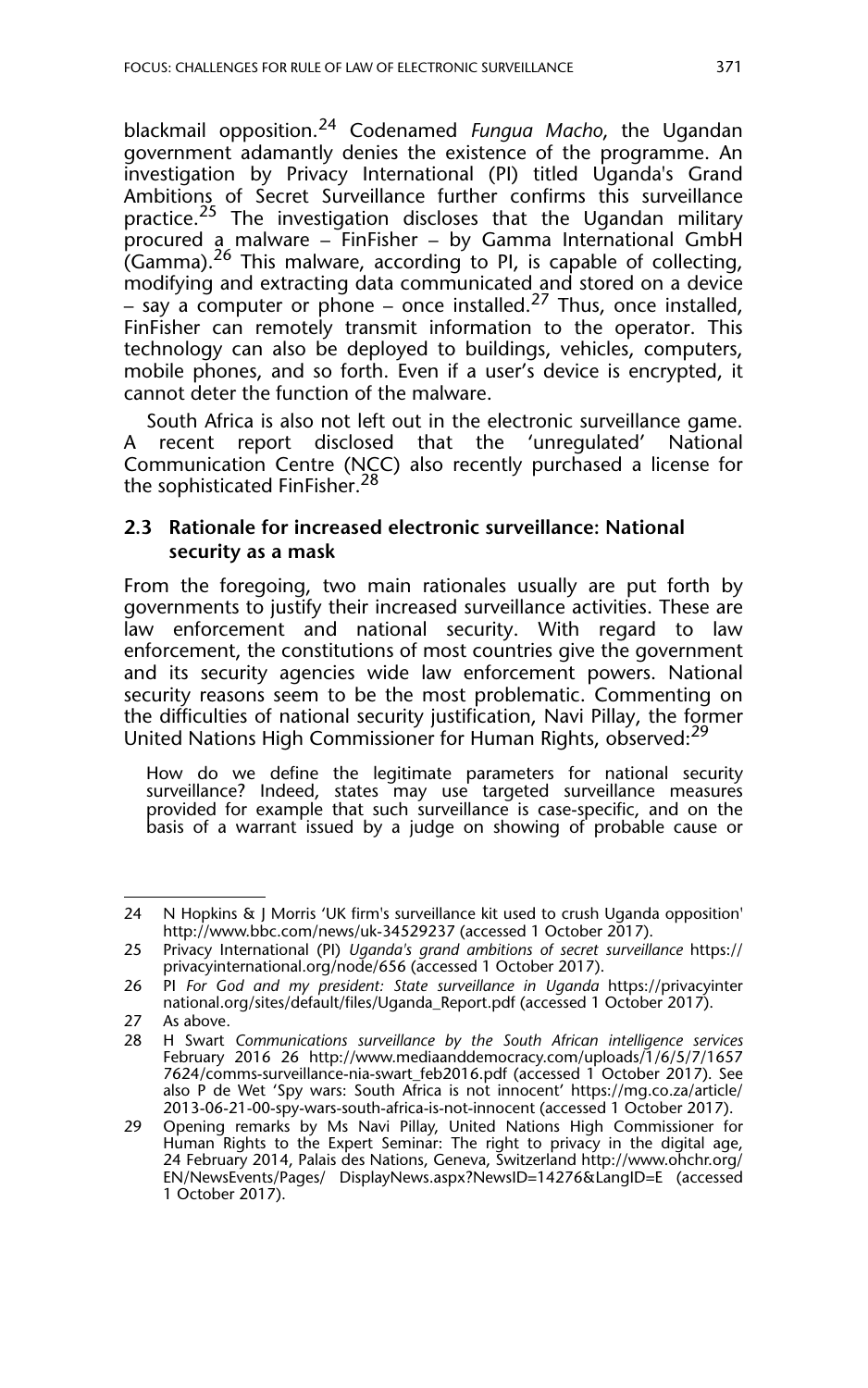reasonable grounds. However, the scope of national security surveillance in many jurisdictions has expanded significantly in recent years.

#### **2.4 Normative framework regulating electronic surveillance in sub-Saharan Africa**

Since the rule of law concerns doing things according to laid-down laws and procedure, it is important to identify the law and policy on electronic surveillance. In sub-Saharan Africa, the law and policy on electronic surveillance may be said to be contained in a combination of legal instruments. First, electronic surveillance is regulated by the provisions on the right to privacy in the constitutions of the countries since, in many cases, it is an unwarranted interference with the privacy of a person. The constitutions of countries in the sub-Saharan region provide for respect for the right to privacy in their Bills of Rights.<sup>30</sup> In some of these countries, such as Nigeria<sup>31</sup> and South Africa,<sup>32</sup> there is also well-developed jurisprudence on the protection of privacy through private law. Second, the provisions of international human rights instruments on privacy also regulate electronic surveillance.<sup>33</sup> Surprisingly, the African Charter on Human and Peoples' Rights (African Charter) does not contain a right to privacy. However, the right to privacy is found in the African Charter on the Rights and Welfare of the Child (African Children's Charter).<sup>34</sup>

A third category of legal instruments which has a direct bearing on electronic surveillance and which has been established specifically to regulate the gathering of personal information by electronic means, such as electronic surveillance, are data protection instruments. Since the ultimate goal of surveillance is to collect information which, in most cases, relate to or identifies an individual, these naturally will fall in the scope of data protection laws. In this respect, the sub-Saharan region has both international and domestic laws and policies. The African Union (AU) recently adopted the AU Data Protection Convention which specifically seeks to regulate some of the threats resulting from the advances in technology.<sup>35</sup> Other regional instruments on data protection have provisions affecting electronic surveillance, such as the Economic Community of West African States

<sup>30</sup> Sec 37 Constitution of the Federal Republic of Nigeria, 1999; sec 14 South African Constitution, 1996; sec 27 Constitution of the Republic of Uganda, 1995.

<sup>31</sup> See ES Nwauche 'The right to privacy in Nigeria' (2007) 1 *Review of Nigerian Law and Practice* 67.

<sup>32</sup> See A Roos 'Data protection law in South Africa' in A Makulilo (ed) *African data privacy law* (2016) 196.

<sup>33</sup> Art 12 Universal Declaration of Human Rights; art 17 the International Covenant on Civil and Political Rights (ICCPR).

<sup>34</sup> See art 10 of the African Children's Charter http://www.achpr.org/instruments/ child/#a10 (accessed 1 October 2017).

<sup>35</sup> African Union Convention on Cyber Security and Personal Data Protection https:// au.int/sites/default/files/treaties/29560-treaty-0048\_-\_african\_union\_convention\_<br>on\_cyber\_security\_and\_personal\_data\_protection\_e.pdf (accessed 1 October on\_cyber\_security\_and\_personal\_data\_protection\_e.pdf (accessed  $2017$ ).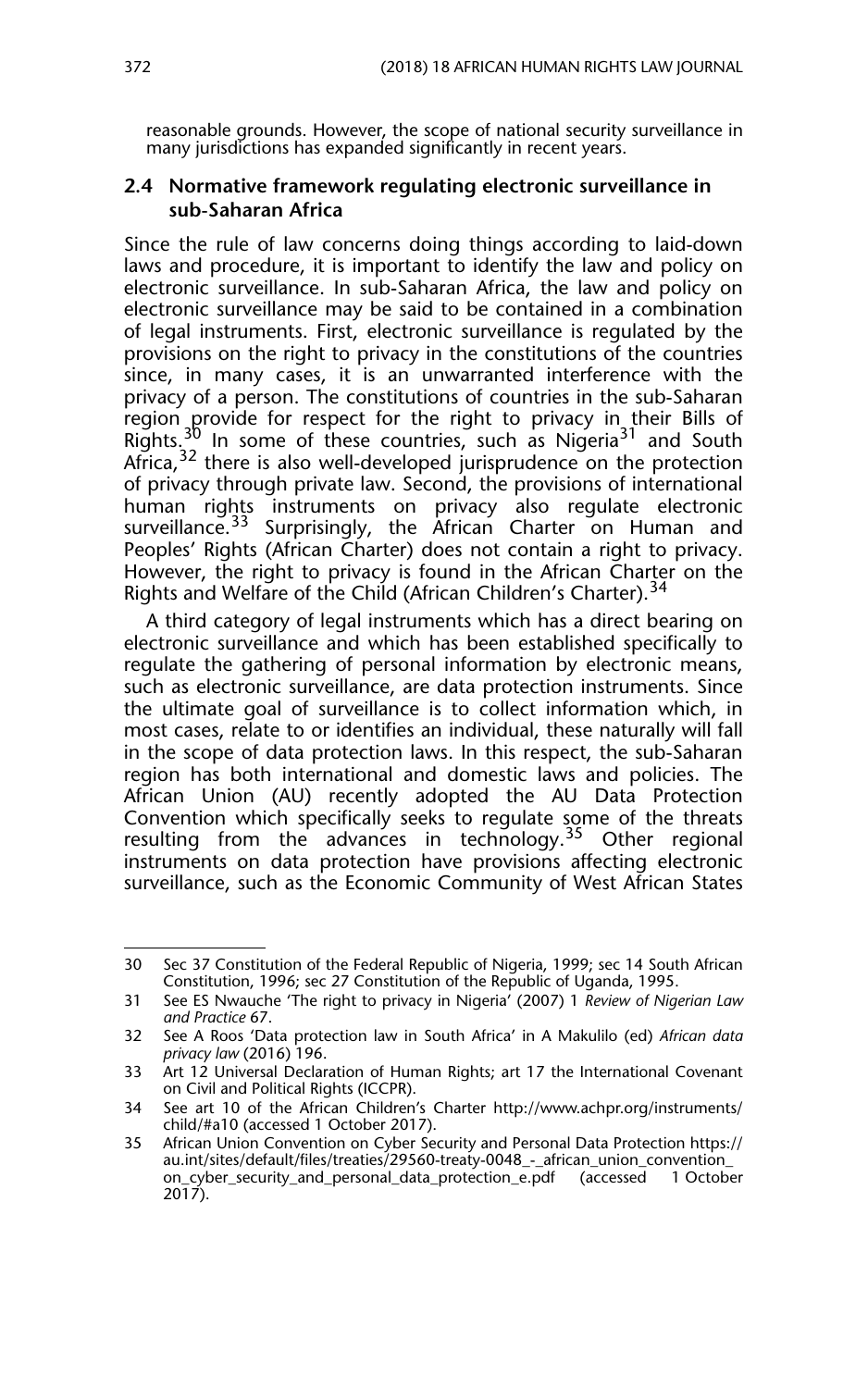(ECOWAS) Supplementary Act on Data Protection, the Southern African Development Community (SADC) Model Law, and so forth. Domestic data protection laws also regulate electronic surveillance in sub-Saharan Africa. Currently, only a few countries in the region have data protection instruments,<sup>36</sup> while a number of countries, such as Nigeria, still have data protection Bills before their legislative assemblies.

Electronic surveillance may also be regulated through the interception of communications legislation. Such legislation basically gives the government or security agencies powers to intercept individuals' communications under certain explicitly-stated circumstances, in most cases for the purposes of law enforcement. Examples are the South African Regulation of Interception of Communications and Provision of Communication-Related Information Act 2002<sup>37</sup> and the Regulation of Interception of Communications Act 2010 of Uganda.38 Nigeria currently does not have legislation on the interception of communication. However, a draft regulation of the Nigerian Communications Commission has that effect.<sup>39</sup> These laws are useful in that they provide for the permissible limit of surveillance.

Interception of communication or surveillance policies are found in other laws, especially emergency laws or national security laws. This is the case with laws on terrorism. For example, the Nigerian Terrorism (Prevention) (Amendment) Act 2013 provides for specific cases where there may be monitoring of communications of 'suspected' persons through the instrumentalities of electronic surveillance.<sup>40</sup> Similarly, the Kenyan National Intelligence Service Act 2012<sup>41</sup> gives security agencies the power to carry out surveillance under certain circumstances. The Ugandan Anti-Terrorism Act 2002 has a similar provision.<sup>42</sup> The same principles are also found in cybercrime legislation.

With regard to electronic surveillance specifically, the courts have not made any significant impact. Perhaps this is because infractions have not been identified and brought before the courts.

<sup>36</sup> See G Greenleaf 'Global tables of data privacy laws and bills' (2017) 145 *Privacy Laws and Business International Report* 14.

<sup>37</sup> Act 70 of 2002.

<sup>38</sup> Act 18 of 2010.

<sup>39</sup> Lawful Interception of Communications Regulations, http://www.ncc.gov.ng/ documents/328-lawful-interception-of-comunications-regulations/file (accessed 1 October 2017).

<sup>40</sup> Sec 29.

<sup>41</sup> Sec 6(2)(c) National Intelligence Service Act 28 of 2012, http://kenyalaw.org/lex/ rest//db/kenyalex/Kenya/Legislation/English/Acts%20and%20Regulations/N/Nati onal%20Intelligence%20Service%20Act%20No.%2028%20of%202012/docs/ NationalIntelligenceServiceAct28of2012.pdf (accessed 1 October 2017).

<sup>42</sup> The whole of Part VII of the Act provides for 'interception of communications and surveillance'.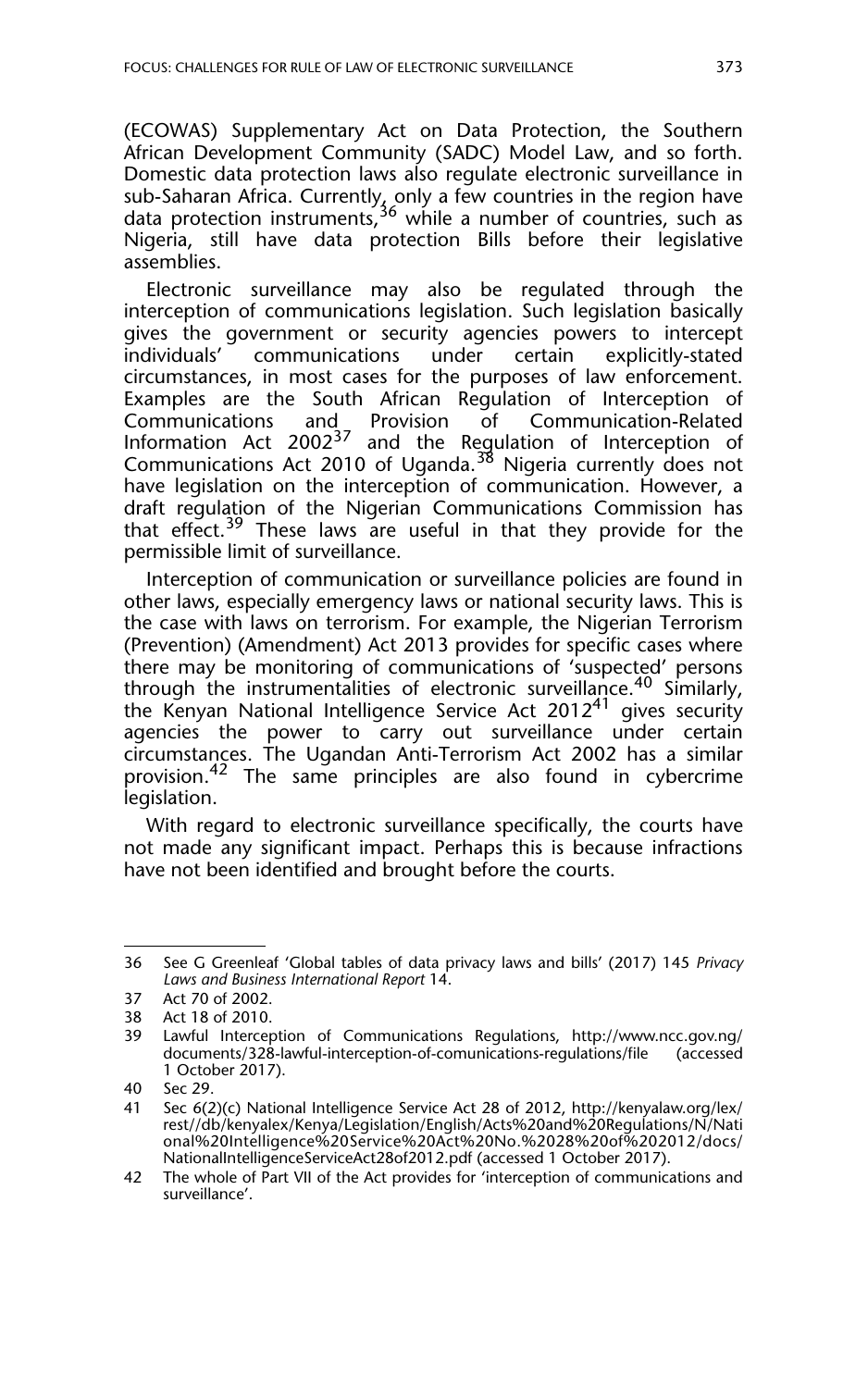Ideally, we may proceed on the assumption that the principles of the rule of law with regard to electronic surveillance can be found in the above-mentioned instruments. Nevertheless, it remains crucial to specifically establish the nexus between the rule of law and electronic surveillance.

### **3 Establishing the link between electronic surveillance and the rule of law**

There is some uncertainty about the relationship between electronic surveillance and the rule of law as this has not been the subject of much academic discussion. Yet, the European Commission for Democracy through Law, in developing a rule of law checklist, listed (electronic) surveillance as one example of contemporary challenges to the rule of law.<sup>43</sup> To clarify this uncertainty, electronic surveillance raises two broad issues when considered in the context of the rule of law. The first is human rights issues, generally; the second is rule of law issues. We will consider these two issues in turn.

#### **3.1 Human rights dimension: The right to privacy in perspective**

While it may be impossible to identify all the elements of the rule of law with certainty, certain components seem to be globally accepted as indicators of the presence of the rule of law. These indicators are constitutionalism; the notion that the constitution controls the actions of government; an independent judiciary; and the requirement that the law must be fairly and consistently applied.<sup>44</sup> Others are the notion of transparency and accessibility of law; the efficient and timely application of the law; and respect for all categories of human rights.<sup>45</sup> Among all these elements, respect for human rights seems to be receiving the most attention. Therefore, it is not surprising that the UN Secretary-General defines the rule of law as

a principle of governance in which all persons, institutions and entities, public and private, including the state itself, are accountable to laws that are publicly promulgated, equally enforced and independently adjudicated, *and which are consistent with international human rights norms and standards.*<sup>46</sup>

From the above definition, it would seem that all other indicators must be subject to 'international human rights norms and standards'. This invariably means that respect for human rights is a *sine qua non* to the realisation of rule of law.

<sup>43</sup> European Commission for Democracy through Law (n 2 above) 29.<br>44 See BM Hager The rule of law: A lexicon for policy makers (1999) 21-4

<sup>44</sup> See BM Hager *The rule of law: A lexicon for policy makers* (1999) 21-49.

<sup>45</sup> As above.

<sup>46</sup> United Nations Security Council (UNSC) Report of the Secretary-General *The rule of law and transitional justice in conflict and post-conflict societies* 4 http://www. un.org/en/ga/search/view\_doc.asp?symbol=S/2004/616 (accessed 1 October 2017) (my emphasis).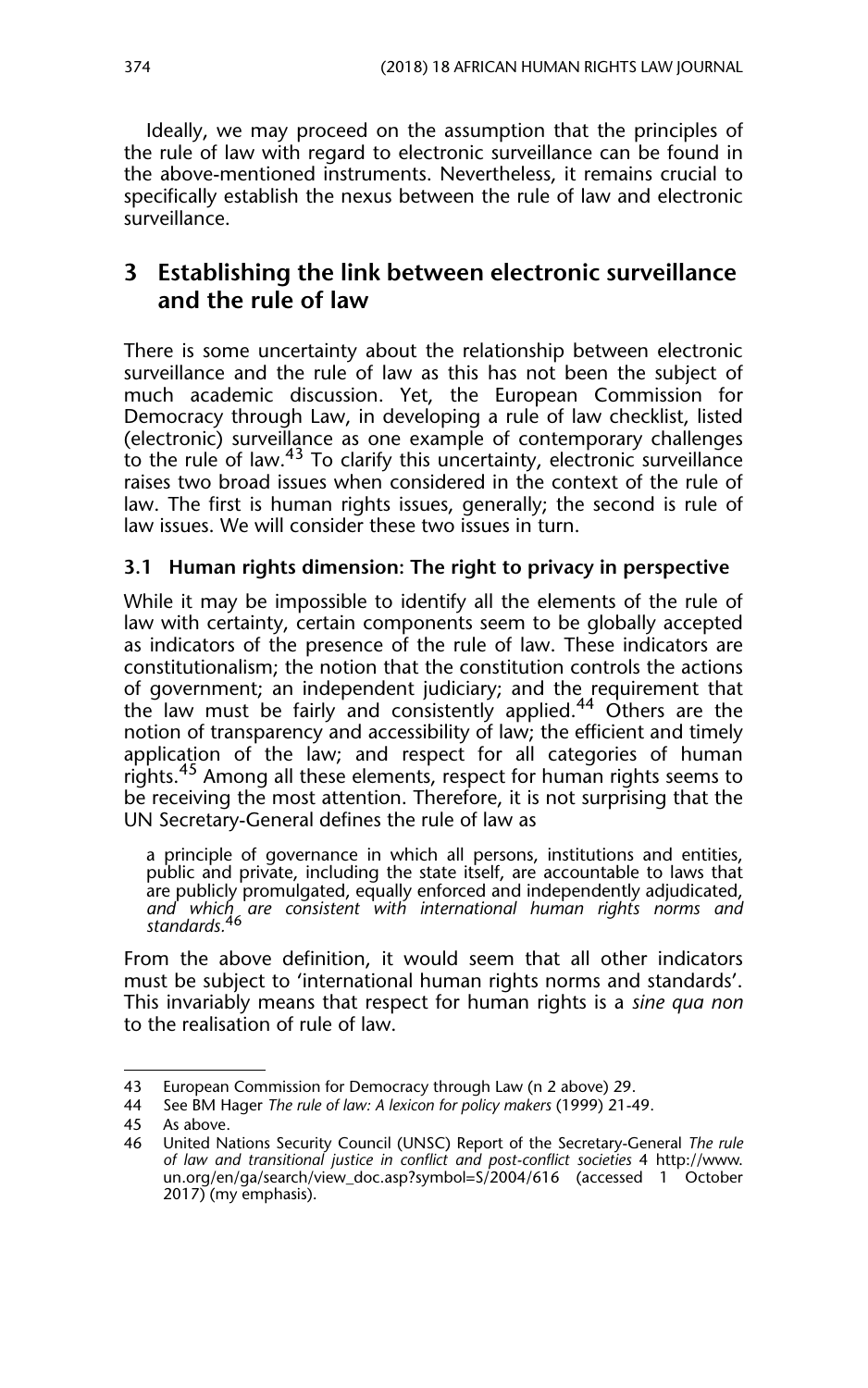Although it would appear that there is general consensus that the respect for human rights is a fundamental pillar of the rule of law, there are contrary views. A strong argument exists against the inclusion of respect for human rights among the benchmarks for the rule of law. Tamanaha, for example, contends that the 'definition of the rule of law focuses only on law – it does not include democracy and does not include human rights'.<sup>47</sup> The scholar gives three reasons for his view, based on an analysis of the definition of the UN Secretary-General above. First, 'rule of law', 'democracy' and 'human rights' are 'separate elements that focus on different aspects of a political-legal system, which can exist separately or in combination'.<sup>48</sup> Each must, therefore, be understood on its own terms. Second, the notion of human rights is not an aspect of the rule of law as contending otherwise implies defining the rule of law in terms of institutions that match those of liberal democracies. This, in turn, suggests that the rule of law is only present in liberal democracies. Third, he argues, human rights cannot be included in the definition of the rule of law as it is contrary to the tenet of liberalism.<sup>49</sup>

Without a doubt, the argument of the scholar against the inclusion of human rights (and democracy) as a component of the rule of law seems convincing but, then, certain points must be appreciated. First, even in its initial conception by Dicey, human rights were envisioned as a core value of the rule of law.<sup>50</sup> Although there are modern applications of this concept, that does not mean one should totally derogate from its roots or the ideals in its conception. Secondly, it is difficult to argue for the presence of the rule of law in a state that does not respect human rights. Indeed, one of the aims of limiting power is to curtail arbitrariness which could lead to an abuse of human rights. In any case, there is a difference between the use of the term 'human rights' (which connotes the wide sense) and 'respect for human rights' (in the narrow sense). The concept of the rule of law actually anticipates the use of 'human rights' in the narrow sense. In this regard, Shivute notes:<sup>51</sup>

It could be said that, in that parochial sense, the concept of *the rule of law* in itself says nothing of the justness and fairness of the laws. The upshot is that, if that narrow view is taken of the rule of law, states which do not respect human rights can carry on business as usual without the observance of the rule of law. But it is non-controversial that the rule of law is considered a prerequisite for democracy and democratic practice. It cannot, therefore, be contradicted that the rule of law plays a crucial role in the protection and promotion of human rights, democracy and good governance.

<sup>47</sup> BT Tamanaha 'The history and elements of the rule of law' (2012) *Singapore Journal of Legal Studies* 233.

<sup>48</sup> As above.

<sup>49</sup> Tamanaha (n 47 above) 234.

<sup>50</sup> AV Dicey *Introduction to the study of the law of the Constitution* (1915).

<sup>51</sup> P Shivute 'The rule of law in sub-Saharan Africa: An overview' in N Horn & A Bösl (eds) *Human rights and the rule of law in Namibia* (2009) 214.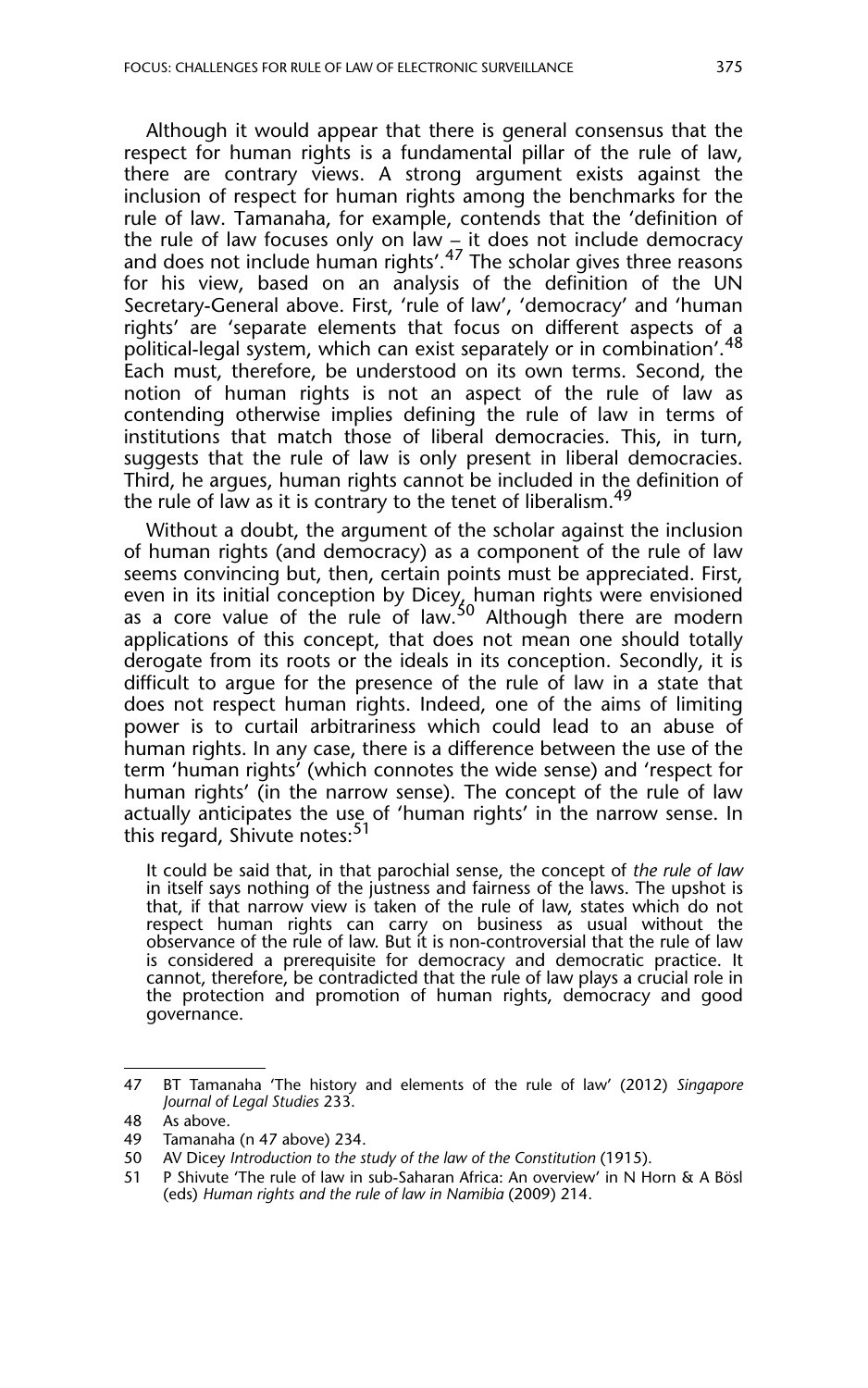It is our view, therefore, that Tamanaha's contention is not in tandem with the ideals of the rule of law. In further support of this view, the Council of Europe (CoE), in developing benchmarks for the rule of law, rightly observed that the rule of law is linked not only to human rights but also to democracy.<sup>52</sup>

Much academic ink has been spilled on the nature and extent to which the right to privacy today has been severely under threat.<sup>53</sup> This has more to do with recent advances in technology and the increasing deployment of very intrusive technologies – 'privacy destroying technologies' – by governments and private entities alike. In view of this fact, one may safely argue that electronic surveillance constitutes one of the greatest challenges to the right to privacy (and other fundamental rights), hence to the rule of law, not only in advanced countries but also in developing countries. However, while advanced nations have taken significant strides to put governments under check and demand quality protection due to the high level of awareness, developing African states have not done so.

#### **3.2 Rule of law dimension: Curbing arbitrariness of the state**

An analysis of how electronic surveillance impacts on the rule of law naturally raise issues of privacy. However, one may argue that increasing electronic surveillance actually trumps mere privacy/human rights interests. It affects something greater. Some argue that to insist otherwise is to limit the impact which electronic surveillance has on society. Austin, for example, contends that '[t]he [electronic] surveillance debate … has to focus more on the deep reasons for this tension with the rule of law and less on the nature of the impact of such practices on individual privacy rights'.<sup>54</sup> Since the rule of law is all about curtailing the arbitrary use of power, perhaps one should consider electronic surveillance more in that light. Surveillance in itself has the capacity to bestow broad powers on governments, and, therefore, it should be considered in the context of the urgent need to curb the arbitrary powers of state authorities. From this perspective, electronic surveillance has much more to do with some other tenets of the rule of law, such as the principle of legality which anticipates that state actions are subjected to law. The next part will consider this broader impact of electronic surveillance in detail.

<sup>52</sup> European Commission for Democracy through Law (n 2 above) 9.

<sup>53</sup> See D Solove *The digital person* (2004). See also DJ Solove *Understanding privacy* (2008).

<sup>54</sup> L Austin 'Surveillance and the rule of law' (2015) 13 *Surveillance and Society* 295.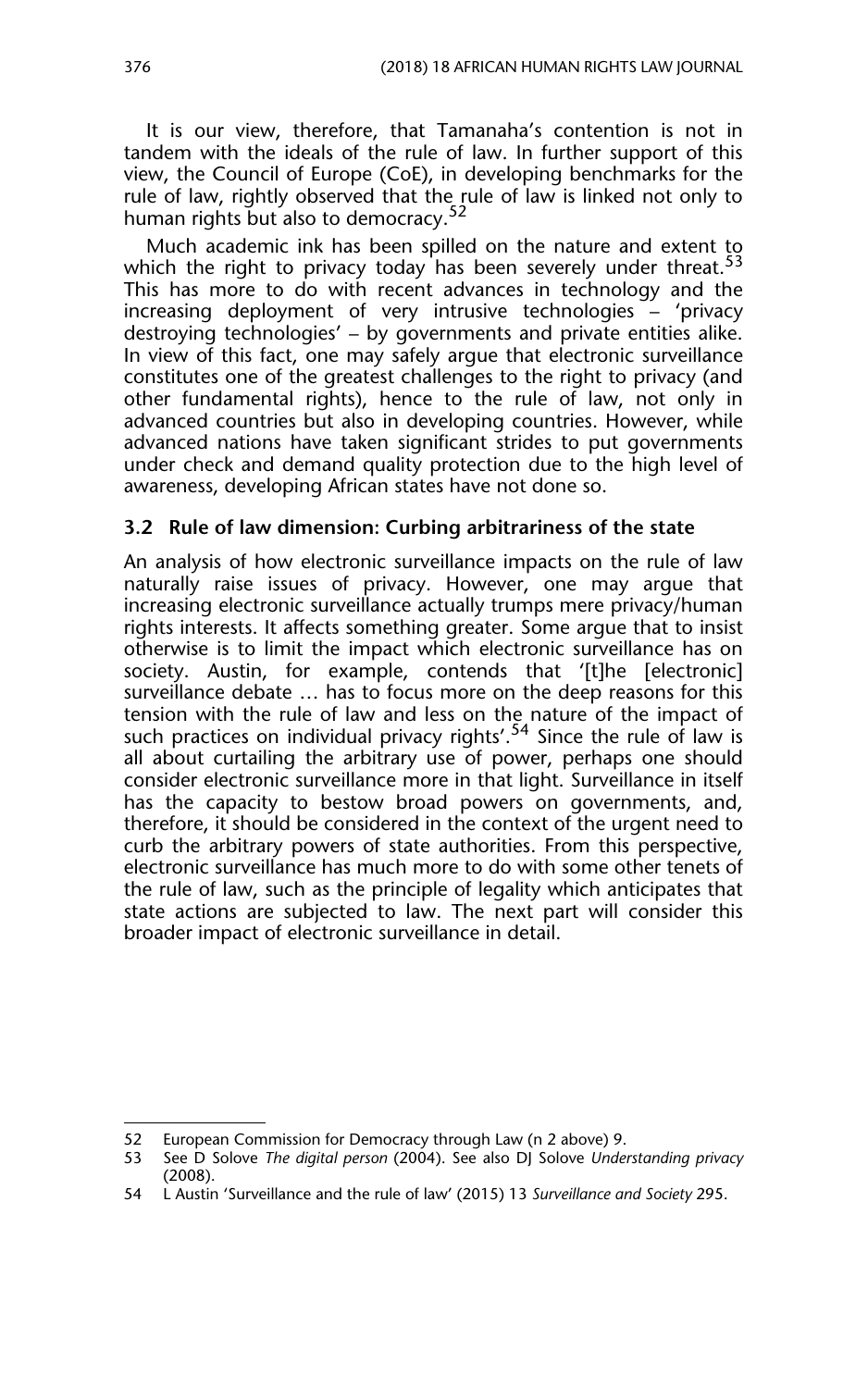## **4 Increasing use of electronic surveillance as a challenge to the rule of law in sub-Saharan Africa**

The general attitude towards respect for the rule of law makes its realisation a mirage for countries in the sub-Saharan region. The newly-found penchant for electronic surveillance by state governments creates diverse challenges. However, how electronic surveillance becomes a challenge to the rule of law remains unclear. The fact that governments usually justify electronic surveillance with reference to law enforcement and national security further adds to these uncertainties. The next part analyses the specific challenges to the rule of law by electronic surveillance.

#### **4.1 Impact on human rights and civil liberties**

The human rights track record of most sub-Saharan African states is not a particularly bright one based on available reports. According to Freedom House, sub-Saharan Africa is home to most of the world's worst performing countries in terms of respect for human rights.<sup>55</sup> In the World Justice Project's rule of law index, most of the countries in the sub-Saharan region are the worst performers with regard to human rights.<sup>56</sup> The same scenario also emerges in the Amnesty International Report, where African states are said to have failed 'to convert rhetoric on human rights into action'.<sup>57</sup> Although these reports do not specifically consider surveillance *per se*, the fact remains that the state of human rights is poor, and increasing electronic surveillance will only worsen this.

Irrespective of the uncertainties, respect for human rights indeed is an essential component of the rule of law. Therefore, a threat to any human right certainly constitutes a challenge to the rule of law in the sub-Saharan region. Several human rights are threatened by electronic surveillance, although most commentators only consider the impact of surveillance on the right to privacy. The general argument with regard to electronic surveillance, especially 'covert' surveillance, is that it constitutes an unreasonable intrusion into individuals' private and family lives. This is particularly true for specific instances where the activities of individuals are monitored without any lawful justification

<sup>55</sup> Freedom House *Sub-Saharan Africa* https://freedomhouse.org/regions/subsaharan-africa (accessed 1 October 2017).

<sup>56</sup> World Justice Project *Rule of law index* https://worldjusticeproject.org/sites/default/ files/documents/RoLI\_Final-Digital\_0.pdf (accessed 1 October 2017). Eg, Ethiopia and Zimbabwe, respectively ranked 111 and 113 out of 113 countries, were subjected to the assessment.

<sup>57</sup> See Amnesty International *Amnesty International Report 2016/17: The state of the world's human rights* (2017) 23 https://www.amnesty.org/download/Documents/ POL1048002017ENGLISH.PDF (accessed 1 October 2017).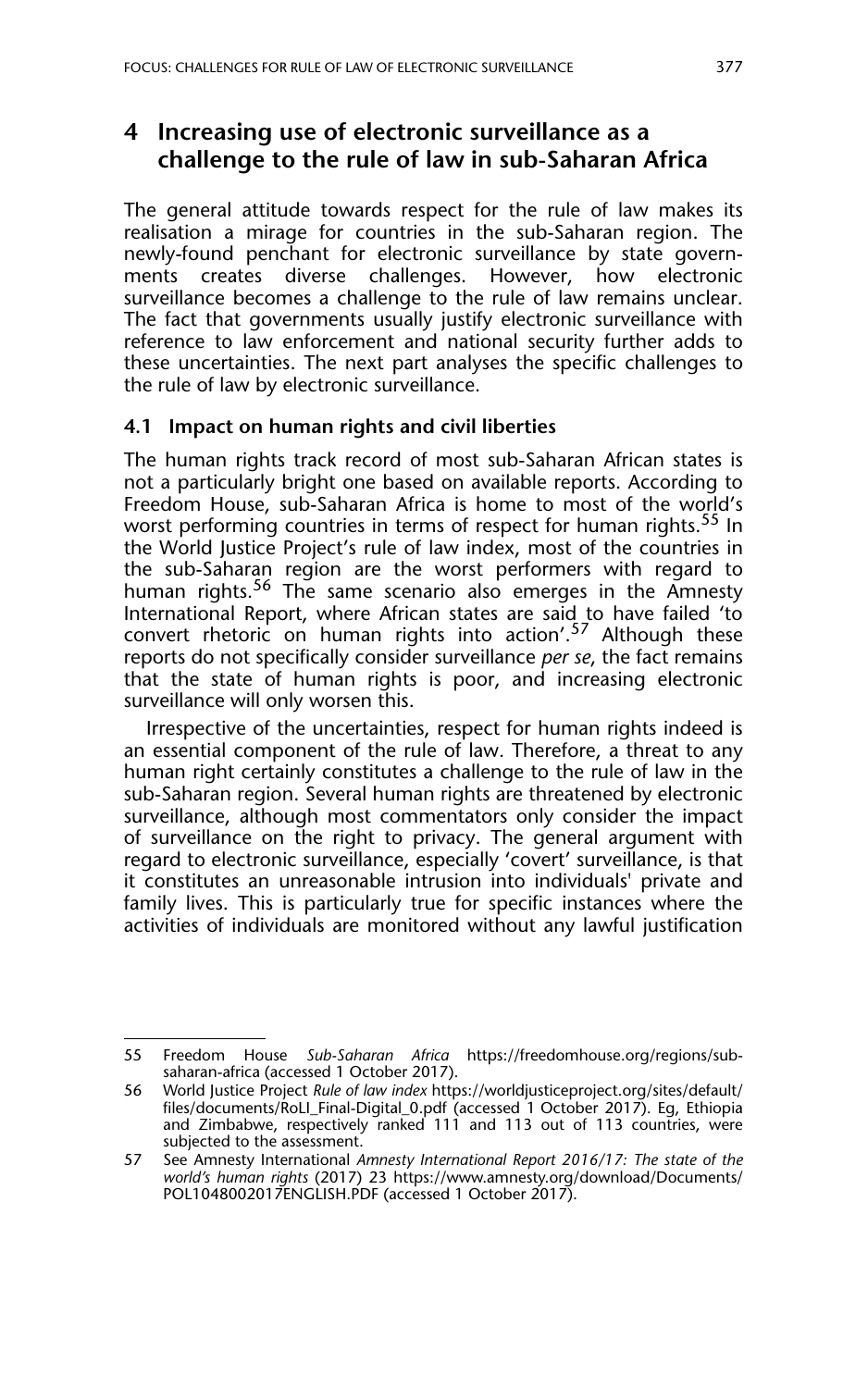or authorisation by the courts. However, most of the laws that guarantee the right to privacy also make exceptions to this right.<sup>58</sup> This restricts the full realisation of the right.

The 'traditional' right to privacy arguably is affected more by the traditional form of surveillance, which includes the physical monitoring of a person. The modern form of surveillance, increasingly being used in the sub-Saharan region, impacts more on the aspect of privacy which has to do with personal information and falls within the scope of data protection law. Currently, however, there is a vibrant movement making the claim that data protection cannot be subsumed under the right to privacy.<sup>59</sup> The former is argued to be an independent *sui generis* right distinct from the latter. In fact, in many European countries and the European Union (EU), both rights are provided for separately. This article will not attempt to consider the merits of these arguments. What matters is that electronic surveillance which results in the collection, processing and use of personal information (that is, information which 'relates to' or 'identifies' a person) constitutes a greater challenge to human rights and thus a challenge to the rule of law. The 'processing' of personal information obtained from electronic surveillance carries specific risks.

Surveillance or dataveillance can have a 'chilling effect' on individuals, causing them to modify their behaviour. In this case, it is immaterial whether the person is actually being watched or not, provided there is the feeling that such a person could be watched. As aptly put by Lynskey, 'whether or not an individual is actually being monitored is not decisive in these circumstances: The mere perception of surveillance may be sufficient to inhibit individual behaviour.'60 Specifically, such surveillance can hinder an individual's selfdevelopment because of the unconscious urge to conform to certain invisible codes or rules. As Richards puts it, surveillance threatens a value called 'intellectual privacy' which is a theory that suggests that new ideas are most likely developed away from intense public scrutiny.<sup>61</sup> It is here that Jeremy Bentham's famous Panopticon finds relevance.<sup>62</sup> Even if one is actually not being watched, that unconscious feeling that there is a possibility of being monitored has a

<sup>58</sup> Eg, sec 37 of the Constitution of the Federal Republic of Nigeria 1999 guarantees the right to privacy, and this right is limited by the effects of sec 45.

<sup>59</sup> See eg M Tzanou 'Data protection as a fundamental right next to privacy? Reconstructing a not so new right' (2013) 3 *International Data Privacy Law* 99; J Kokott & C Sobotta 'The distinction between privacy and data privacy in the jurisprudence of the CJEU and ECtHR' (2013) 3 *International Data Privacy Law* 222; LA Bygrave 'The place of privacy in data protection law' (2001) 24 *UNSW Law Journal* 277.

<sup>60</sup> O Lynskey 'Deconstructing data protection: The "added-value" of a right to data protection in the EU legal order' (2014) 63 *International and Comparative Law Quarterly* 589.

<sup>61</sup> NM Richards 'The dangers of surveillance' (2013) 126 *Harvard Law Review* 1946.

<sup>62</sup> See JH Reiman 'Driving to the Panopticon: A philosophical exploration of the risks to privacy posed by the highway technology of the future' (1995) 11 *Santa Clara Computer and High Technology Law Journal* 27 35.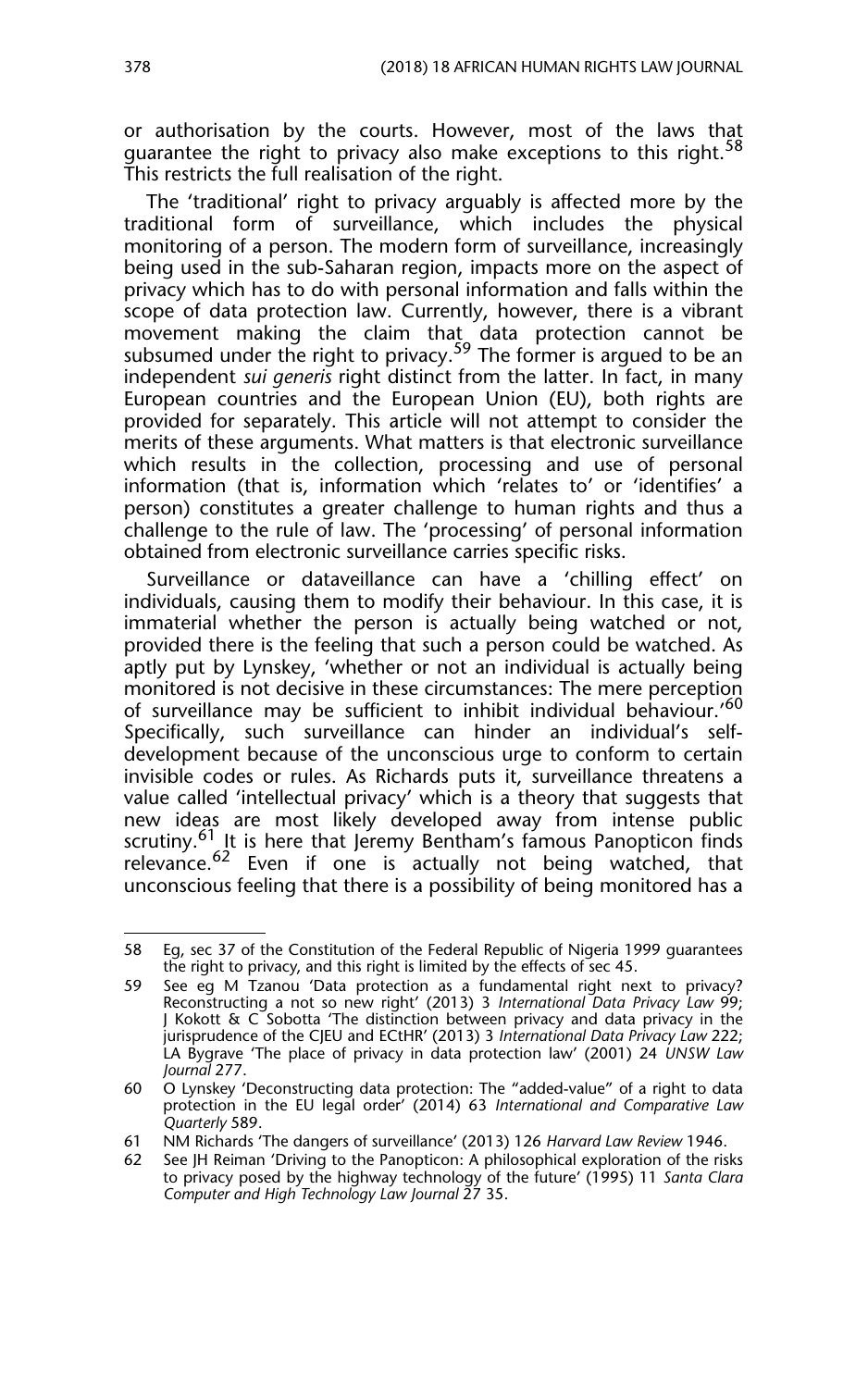significant impact on an individual's way of life. This definitely has an impact on the exercise of other rights guaranteed in a democratic society, such as freedom of liberty, association and assembly.

The UN recently acknowledged the potential impact of states' massive surveillance capabilities and its privacy implications in a General Assembly Resolution. Adopted in December 2013, the Resolution called on states 'to respect and protect the right to privacy', especially in the context of electronic surveillance and digital communications.<sup>63</sup> In a way, the Resolution effectively alerts states to take heed of their obligations to respect the rule of law, especially in their electronic surveillance practices.

Privacy, as stated earlier, is not the only right affected by the increasing use of electronic surveillance in sub-Saharan Africa. Other human rights are also under threat, either independent of privacy or because privacy is a gateway to the realisation of these rights.<sup>64</sup> In particular, electronic surveillance affects the right to freedom of association and assembly, freedom of thought, conscience and religion and freedom of expression.<sup>65</sup> For example, a report has shown that the Ugandan government under President Museveni's direction dismantled the post-election protest movement using surveillance spyware.<sup>66</sup> This same spyware was also used to supress free speech and legitimate freedom of expression.<sup>67</sup>

In recognition of the nexus between privacy and other human rights, the UN General Assembly, in a recent resolution on the promotion, protection and enjoyment of human rights on the internet, noted that 'privacy online is important for the realisation of the right to freedom of expression and to hold opinions without interference, and the right to freedom of peaceful assembly and association'.<sup>68</sup>

Increased mass surveillance could lead to discrimination, thereby affecting the right against discrimination, which is equally guaranteed by the constitutions of countries in the sub-Saharan region.<sup>69</sup> The right against discrimination seems to be one of the most threatened human rights resulting from dataveillance. According to Roos, the information gathered may be incomple<u>te,</u> inadequate, accessed without authorisation or even destroyed.<sup>70</sup> Making a decision or

<sup>63</sup> UNGA Resolution 68/167 The right to privacy in the digital age https:// ccdcoe.org/sites/default/files/documents/UN-131218-RightToPrivacy.pdf (accessed 1 October 2017).

<sup>64</sup> P Bernal 'Data gathering, surveillance and human rights: Recasting the debate' (2016) 1 *Journal of Cyber Policy* 245.

<sup>65</sup> For more on this, see generally Bernal (n 64 above).

<sup>66</sup> PI (n 26 above).<br>67 As above.

As above.

<sup>68</sup> UNGA (n 63 above).

<sup>69</sup> See sec 42 of the Nigerian Constitution; sec 4 of the South African Constitution.<br>70 A Roos 'The law of data (privacy) protection: A comparative and theoretical stud

A Roos 'The law of data (privacy) protection: A comparative and theoretical study' unpublished LLD thesis, University of South Africa 2003 6.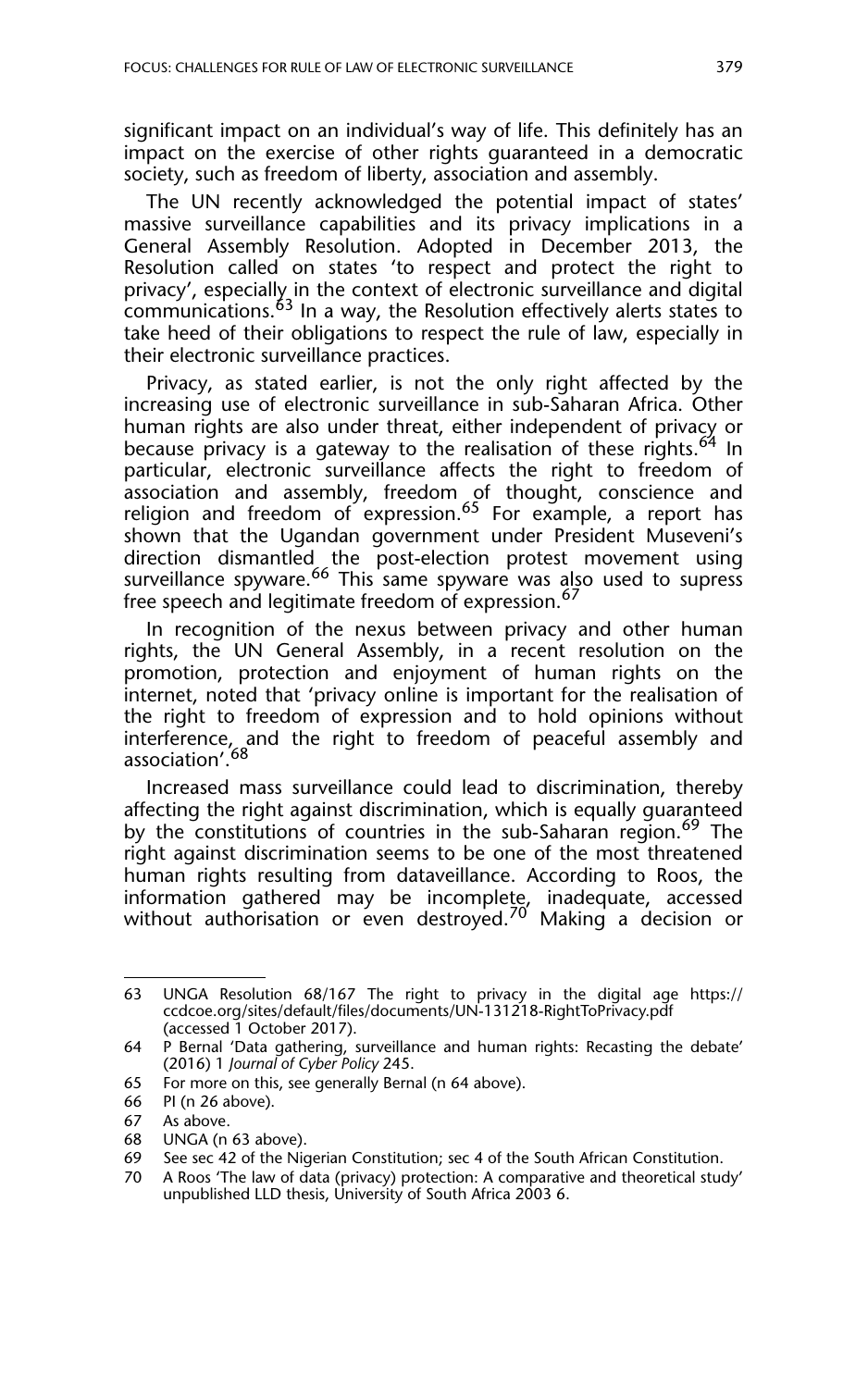forming an opinion based on such erroneous details may lead to discrimination against an individual. Similarly, electronic surveillance facilitates profiling (like terrorism profiling) and dealing with an individual based on such a profile, with the high possibility of errors.

#### **4.2 Lack of transparency**

Because of national security and law enforcement justifications, electronic surveillance programmes usually are shrouded in mystery. This is why it is very difficult to document its practices. For example, it took a meticulous and bold media network to reveal the manner in which the former Nigerian President authorised the electronic surveillance of Nigerians' activities online. But for such a revelation, one would find it difficult to believe that this actually exists. Commenting on the problem of lack of transparency with regard to surveillance programmes, the former UN High Commissioner for Human Rights, Ms Navi Pillay, observed: $\frac{71}{1}$ 

[T]he secretive nature of security surveillance in many places inhibits the ability of legislatures, judicial bodies and the public to scrutinise state powers. This lack of transparency, together with a lack of clear and appropriate limitations to surveillance policies and practices, creates serious obstacles to ensuring that these powers are not used in an arbitrary or indiscriminate manner.

No doubt, one of the essential principles of the rule of law is transparency in not only law and policy making, but also activities of the government. Indeed, the UN, in its definition of the rule of law, includes 'legal and procedural transparency'.72 This also serves to further curtail the powers of potential autocrats. Transparency in government activities is a necessity in a democratic society. It also brings about accountability. Electronic surveillance naturally leads to abuse when one cannot even be aware of its existence, let alone question its rationale or the justification.

Transparency is one of the key principles of data protection law being a part of the fair information principles (FIPs). It is for this reason that some argue that the FIPs in data protection laws are not mere procedural requirements but aspects of the rule of law. Austin contends that the FIPs 'which underpin our data protection statutes, are better understood in rule of law terms than in terms of privacy'.<sup>73</sup>

<sup>71</sup> See Ms Navi Pillay Opening remarks (n 29 above).

<sup>72</sup> United Nations Security Council (UNSC) Report of the Secretary-General *The rule of law and transitional justice in conflict and post-conflict societies* 4 http://www. un.org/en/ga/search/view\_doc.asp?symbol=S/2004/616 (accessed 1 October 2017).

<sup>73</sup> LM Austin 'Enough about me: Why privacy is about power, not consent (or harm)' in A Sarat (ed) *World without privacy?: What can/should law do* (2014) 131.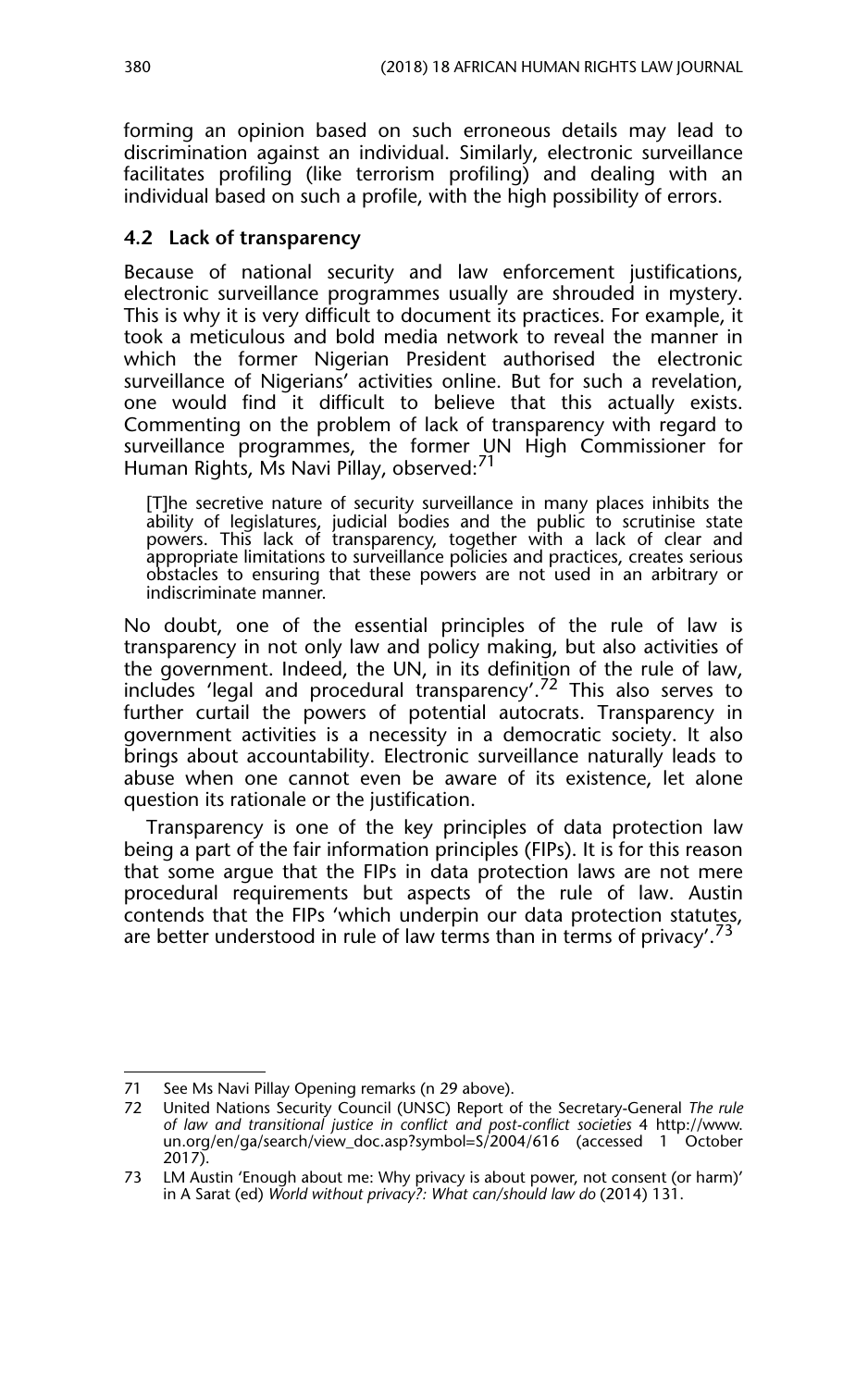#### **4.3 Restriction of judicial intervention and access to justice/lack of judicial oversight**

Although it is difficult to find cases on electronic surveillance that have come before the courts in the sub-Saharan region, some inferences may be made from other jurisdictions since the approaches toward national security issues are basically the same. When it comes to anything that concerns national security, courts most likely will dismiss challenges to such programmes for lack of standing on the basis that mere surveillance creates no harm *per se*. 74 In any case, surveillance practices can only be challenged if they are known.<sup>75'</sup> Similarly, in considering measures to curb criminal activities such as terrorism, members of the judiciary usually are sworn partners of the executive and would not want to be seen as an obstacle to the realisation of national security. This definitely amounts to a restriction on access to justice, which is one of the cardinal requirements of the rule of law. In this way, electronic surveillance, especially those justified for national security purposes, impinges on the rule of law in sub-Saharan Africa.

#### **4.4 Prevalence of statutory exemptions and its impact on the rule of law**

Even in enacting laws that have to do with upholding the rule of law in electronic surveillance practices, legislatures are quick to insert broad exceptions, sometimes for the flimsiest of reasons. This is not only true for provisions on fundamental human rights in the bill of rights, but also for other laws and policies on electronic surveillance. For example, after providing very extensive and robust principles on protection of personal information, the South African Protection of Personal Information Act (POPIA) provides that the processing of personal information (say by means of electronic surveillance) will not be considered in breach of the conditions stated if the Regulator<sup>76</sup> is 'satisfied' that 'the public interest in the processing outweighs, to a substantial degree, any interference to privacy of the data subject that could result from such processing'.<sup>77</sup>

Obviously frustrated by the ease in which the rule of law may be suspended in legislation, Sellers notes:<sup>78</sup>

Scholars may sometimes advocate partial departures from the rule of law, or its incomplete realisation, or its differing application in different societies, because of transient or unfortunate circumstances, but no one can deny that every departure from the rule of law is a denial of justice.

<sup>74</sup> See the US case of *Clapper v Amnesty International* 568 US 398 (2013).

<sup>75</sup> Richards (n 61 above) 1934.

<sup>76</sup> This is the public agency in charge of administering the South African data protection law.

<sup>77</sup> Sec 37 Protection of Personal Information Act of South Africa 4 of 2013.

<sup>78</sup> M Sellers 'An introduction to the rule of law in comparative perspective' in M Sellers & T Tomaszewski (eds) *The rule of law in comparative perspective* (2010) 9.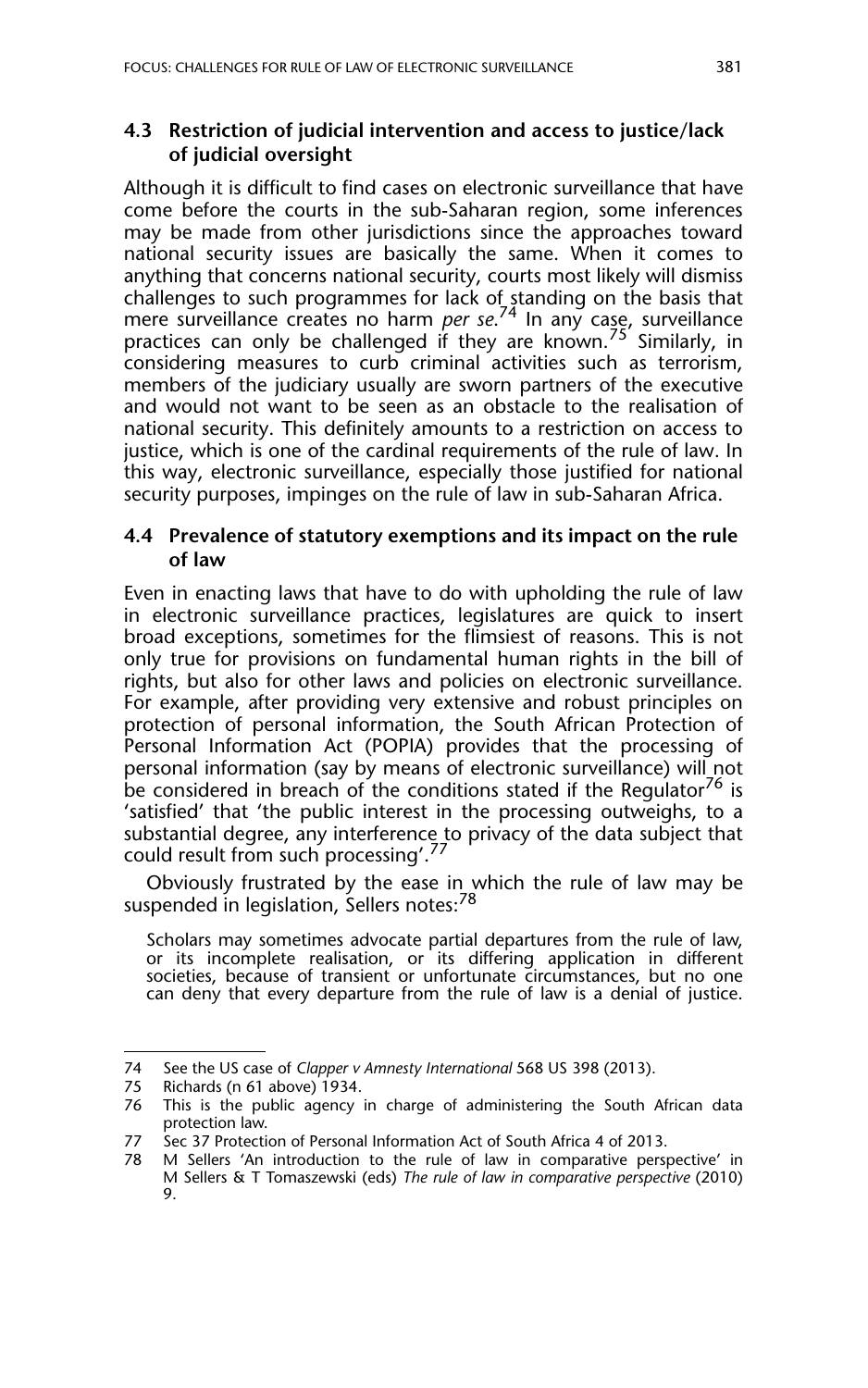The ultimate goal of every society and every legal system should be equal and impartial justice for all. *Imperia legume potentioraquam hominumesto.*

#### **4.5 Electronic surveillance, the rule of law and independence of the judiciary**

Recently in Nigeria, the rule of law was put to the test in relation to the requirement of independence of the judiciary or non-interference with the judiciary. There was a crackdown on 'corrupt' judges by security agencies. Part of the strategies adopted by the security agencies was the monitoring of their 'expensive' and 'luxurious' lifestyles, including the monitoring of their bank accounts and call logs. Their houses were raided at very odd hours. The Nigerian Judicial Council (NJC), the judicial regulator in the country, described the raids as 'the height of impunity' and an 'attempt to intimidate the judiciary'.<sup>79</sup> The NJC also seriously berated those acts and The NJC also seriously berated those acts and unequivocally stated that 'it will not allow the independence of the judiciary, or its impartiality to be mocked by the SSS [State Security Service) or any arm of government'.<sup>80</sup> In a sharp turnaround of events, one of the judges who was on the watch list was discharged and acquitted along with two other accused persons. In his ruling, the trial judge held that 'the prosecution has failed to establish any *prima facie* case against the defendants'.<sup>81</sup> The use of surveillance in this particular context raises a number of issues with respect to the rule of law in Nigeria. First, security agencies are willing to act on evidence emanating from surveillance with any serious investigation. Second, and more disturbing, is the fact that even the mere allegation of corruption which is not substantiated by credible evidence can be used as a basis for interference with judicial independence. Indeed, based on the evidence gathered from various sources, including electronic surveillance, these judges were suspended from office for quite some time.

The above should not be taken as being in support of corruption in the judiciary. The argument here is that placing heavy reliance on the evidence from electronic surveillance by security agencies could be a challenge to the rule of law, as is demonstrated by the discharge and acquittal of the judge mentioned above. In the case of clear unequivocal evidence, nobody will argue against the actions of security agencies or the government. For example, a situation similar to the Nigerian case also occurred in Ghana where an investigative journalist, Anas Aremeyaw Anas, used electronic surveillance material

<sup>79</sup> E Okakwu 'NJC formally replies SSS, says arrest of judges "denigration of judiciary"' http://www.premiumtimesng.com/news/headlines/212733-njc-form ally-replies-sss-says-arrest-judges-denigration-judiciary.html (accessed 1 October 2017).

<sup>80</sup> As above.

<sup>81</sup> CA Oloyede 'BREAKING: Justice Ademola, wife, SAN discharged, acquitted' *Daily Trust* 5 April 2017 https://www.dailytrust.com.ng/news/law/breaking-justiceademola-wife-san-discharged-acquitted/192239.html (accessed 1 October 2017).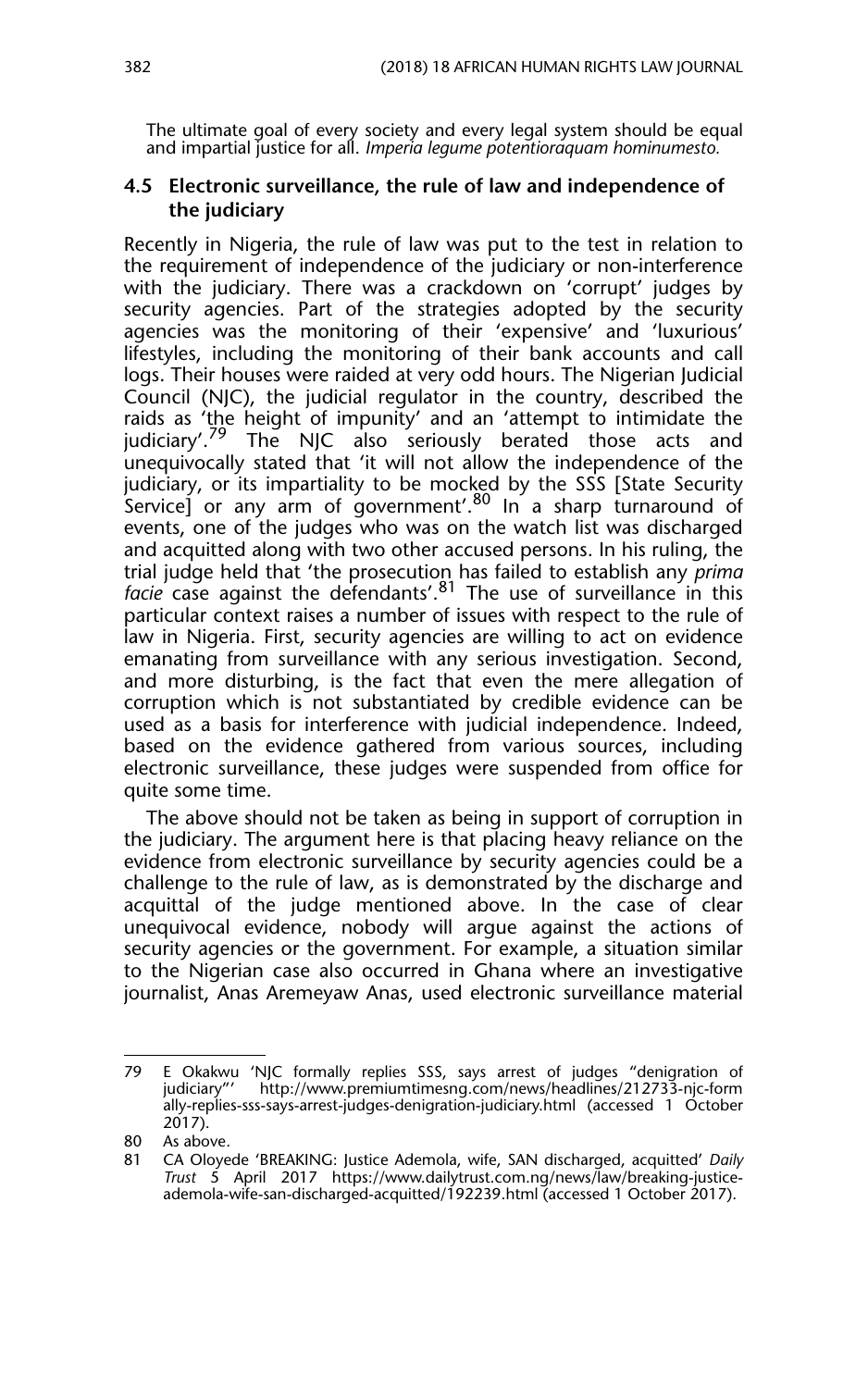to implicate some senior judges in bribery scandals. Anas said that 'he ha<sup>[d]</sup> nearly 500 hours of video evidence on tape, showing judges allegedly asking for bribes and demanding sex'.  $82$  It was on the basis of this documentary evidence that 22 judges were suspended. In this case, there was no reason to question the use of electronic surveillance since the evidence was stated to be 'very clear' and 'incontrovertible'.

Overall, the state must be very careful in relying on evidence obtained from electronic surveillance when dealing with judges. Judges have a higher duty to the state and, as such, their independence must be jealously guarded. Besides, accusing judges of corruption based on unsubstantiated evidence obtained from electronic surveillance can lead to a loss of confidence by the public in the judiciary. In many cases, these judges are subjected to large-scale media trials. All these have a multi-dimensional impact on the rule of law in the county.

#### **4.6 Propensity for massive abuse of power by government**

One of the greatest dangers which electronic surveillance poses to the rule of law is the propensity for massive abuse of power by state authorities. This is all the more disturbing considering that most governments in the sub-Saharan region are working hard towards the harmonisation of the databases of the key public agencies. These databases of course will be easily accessible by a mere click, using unique identifiers on the internet. For example, the Nigerian President recently directed all agencies involved in the processing of biometric information to harmonise their databases.<sup>83</sup> This means that the government will effectively have almost every kind of information on its citizens which is hosted on clouds on the internet. This situation naturally gives the government untold powers over its citizens with a high probability of abuse. Indeed, it has been rightly noted that 'government surveillance of the internet is a power with the potential for massive abuse. Like its precursor of telephone wiretapping, it must be subjected to meaningful judicial process before it is authorised.<sup>84</sup>

The threat which these harmonised databases pose, coupled with the possibility of monitoring, is one dimension to this challenge. It must also be considered that such electronic databases can also be a source of danger to individuals, especially if they are accessed by

<sup>82 &#</sup>x27;Ghana suspends High Court judges after Anas Aremeyaw Anas' film' http:// www.bbc.com/news/world-africa-34452768 (accessed 1 October 2017).

<sup>83</sup> These agencies include NIMC, FRSC, NCC and INEC. See N Ibeh 'FRSC, NIMC to harmonise biometric data' https://www.premiumtimesng.com/news/more-news/ 189110-frsc-nimc-to-harmonize-biometric-data.html (accessed 1 October 2017). Some agencies have already complied; see NIMC 'NIMC and INEC comply with presidential directive on harmonisation of biometric data: Set up joint technical committee'https://www.nimc.gov.ng/nimc-and-inec-comply-with-presidentialdirective-on-harmonisation-of-biometric-data-set-up-jointtechnical-committee/ (accessed 1 October 2017).

<sup>84</sup> Richards (n 61 above) 1961.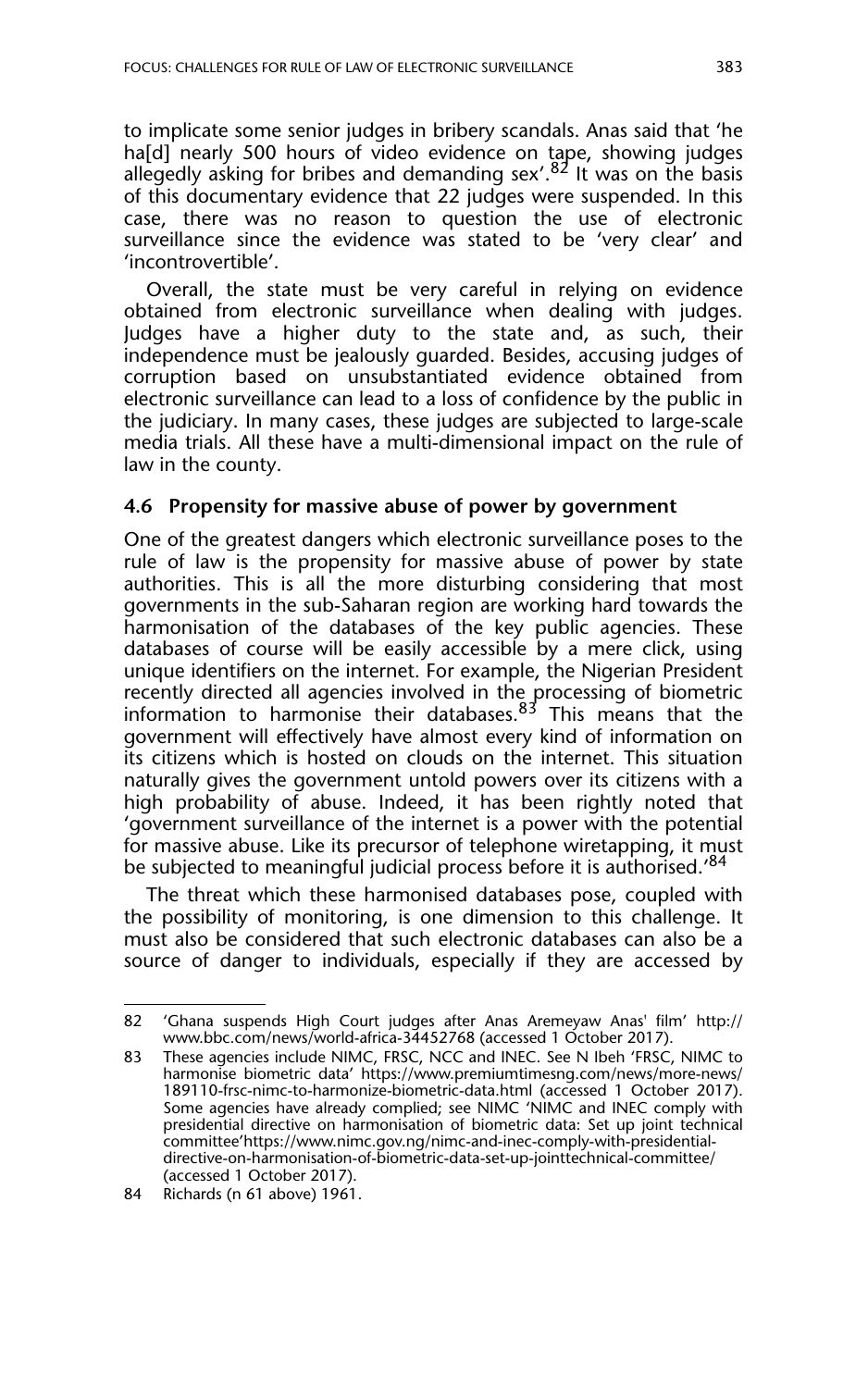unscrupulous persons or foreign governments. Such 'big data' facilitates 'mass surveillance' and exposes individuals to other unanticipated risks. It is probably the realisation of the potential dangers of these databases that data protection instruments hold data controllers (in this case, the government) to task when it comes to the standard of security safeguard of electronic databases. For example, the South African POPIA requires strict protection of the information in the hands of the government based on sections 19 to 22.85 Regionally, the AU Data Protection Convention also requires in article 21 that state governments 'must take all appropriate precautions, according to the nature of the data, and in particular, to prevent such data from being altered or destroyed, or accessed by unauthorised third parties'.

#### **4.7 Increase in asymmetric relationship between the people and the government**

For the rule of law to prevail in a society, there has to be some form of evenness between the government and the governed. The authority the state wields over the people itself is enough to always tilt power in its favour. The rule of law, therefore, seeks to ensure that this critical balance is maintained irrespective of the inherent powers of the state. When a government has substantial information about its people and is willing to gather more, this will definitely tilt power in favour of the government. As it is often said, 'information is power and more information is more power'. Electronic surveillance has the intrinsic capability of generating so much information for the government in this era of 'big data'. This is more disturbing in view of the significant efforts made by state governments to harmonise their databases. In this regard Richards observes:<sup>86</sup>

A second special harm that surveillance poses is its effect on the power dynamic between the watcher and the watched. This disparity creates the risk of a variety of harms, such as discrimination, coercion, and the threat of selective enforcement, where critics of the government can be prosecuted or blackmailed for wrongdoing unrelated to the purpose of the surveillance.

The foregoing has shown how electronic surveillance impacts on the rule of law in sub-Saharan Africa. The next part considers how to entrench the rule of law in the practice of electronic surveillance.

<sup>85</sup> Protection of Personal Information Act 4 2013.

<sup>86</sup> Richards (n 61 above) 1935.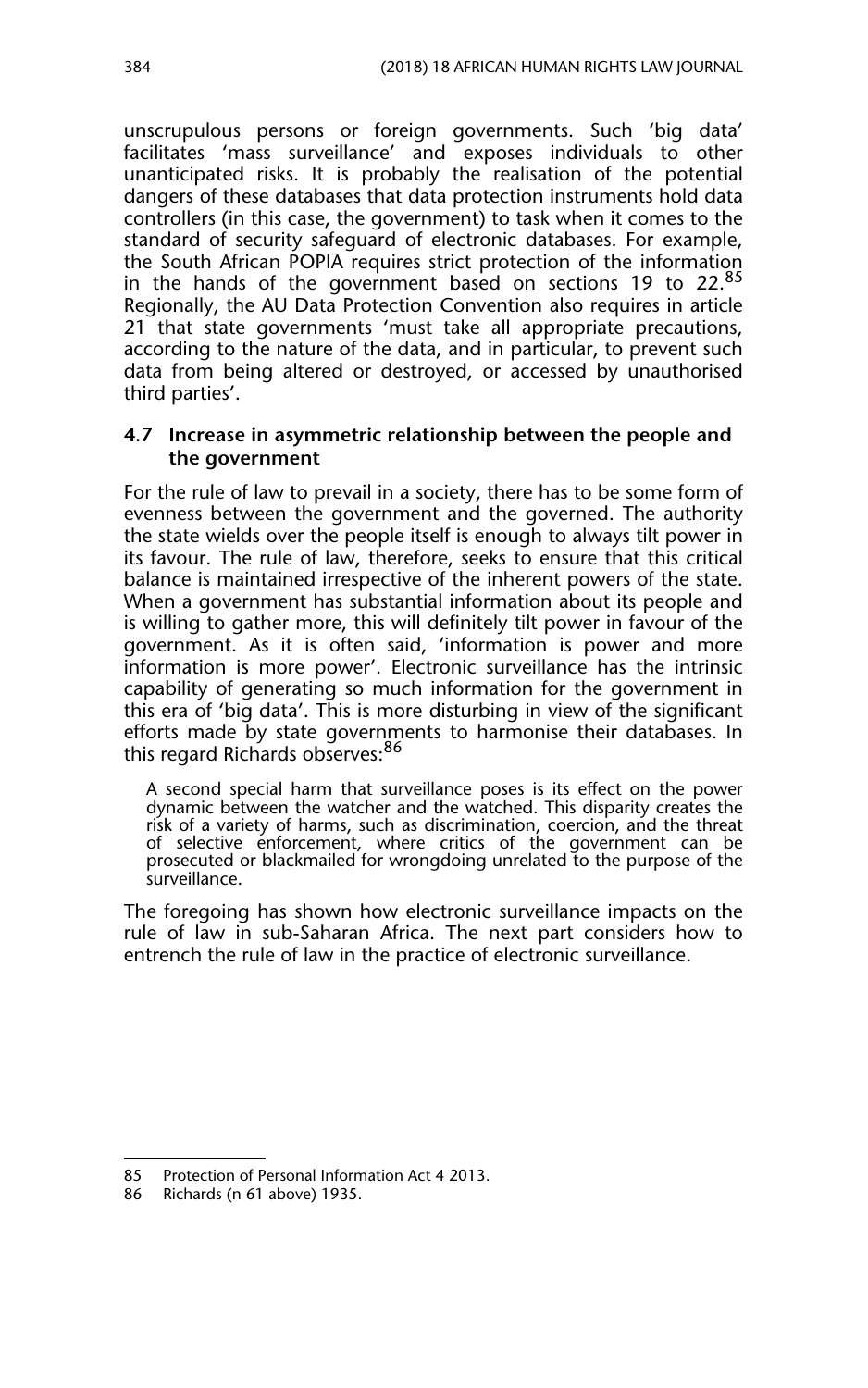# **5 Measures to entrench the rule of law in electronic surveillance and the challenges for sub-Saharan African states**

While admitting that electronic surveillance is sometimes necessary for national security, its overwhelming challenges to the rule of law cannot be casually dismissed. Therefore, the question is how the principles of the rule of law can be infused into current practices to ensure that 'it does not provide the state an unlimited power to control the life of individuals'.<sup>87</sup> Various mechanisms are available to curtail the powers of governments in surveillance practices.

First, there is the need for countries in sub-Saharan African to reconsider and take seriously their international obligations. Scholars have re-emphasised the significance of international and regional frameworks in entrenching the culture of the rule of law in a country. As mentioned earlier, there is no internationally-binding treaty on electronic surveillance. However, scholars are increasingly calling for one as electronic surveillance doubtlessly is one issue which requires a concerted action at a multilateral level, especially because of its foreign dimension. Deeks, for example, using the international relations theory, argues that

[s]tates turn to international law to achieve different goals, including overcoming collective action problems, co-ordinating on issues that inherently require a multilateral approach, and signaling [sic] normative commitments. Whether one looks at the problem from a realist, institutionalist, liberalist, or constructivist perspective, there is reason to think as a positive matter that current conditions are ripe for states to<br>employ international law to regulate foreign surveillance.<sup>88</sup>

Quite convincing arguments were put forth by the above scholar for such an international legal framework. The justifications include the ability of states to collectively set the agenda, lessen the pressures on human rights fora and signal an underlying commitment to accountable government.<sup>89</sup> Nevertheless, one has strong reasons for being sceptical about the possible emergence of an international legal framework on surveillance. Electronic surveillance issues have to do with the right to privacy, and regulating privacy has over the years been a source of serious controversy. It goes without saying that when it comes to surveillance, the power brokers in the world are far from agreeing on what privacy means and how it should be protected. In this regard, for example, we find that the approach of the United States and the EU are poles apart.<sup>90</sup> Considering the influence of both

<sup>87</sup> European Commission for Democracy through Law (n 2 above).

<sup>88</sup> Deeks (n 6 above)

<sup>89</sup> As above.

<sup>90</sup> For more on these, or differences even among Western states, see JQ Whitman 'The two Western cultures of privacy: Dignity versus liberty' (2004) 113 *Yale Law Journal* 1151.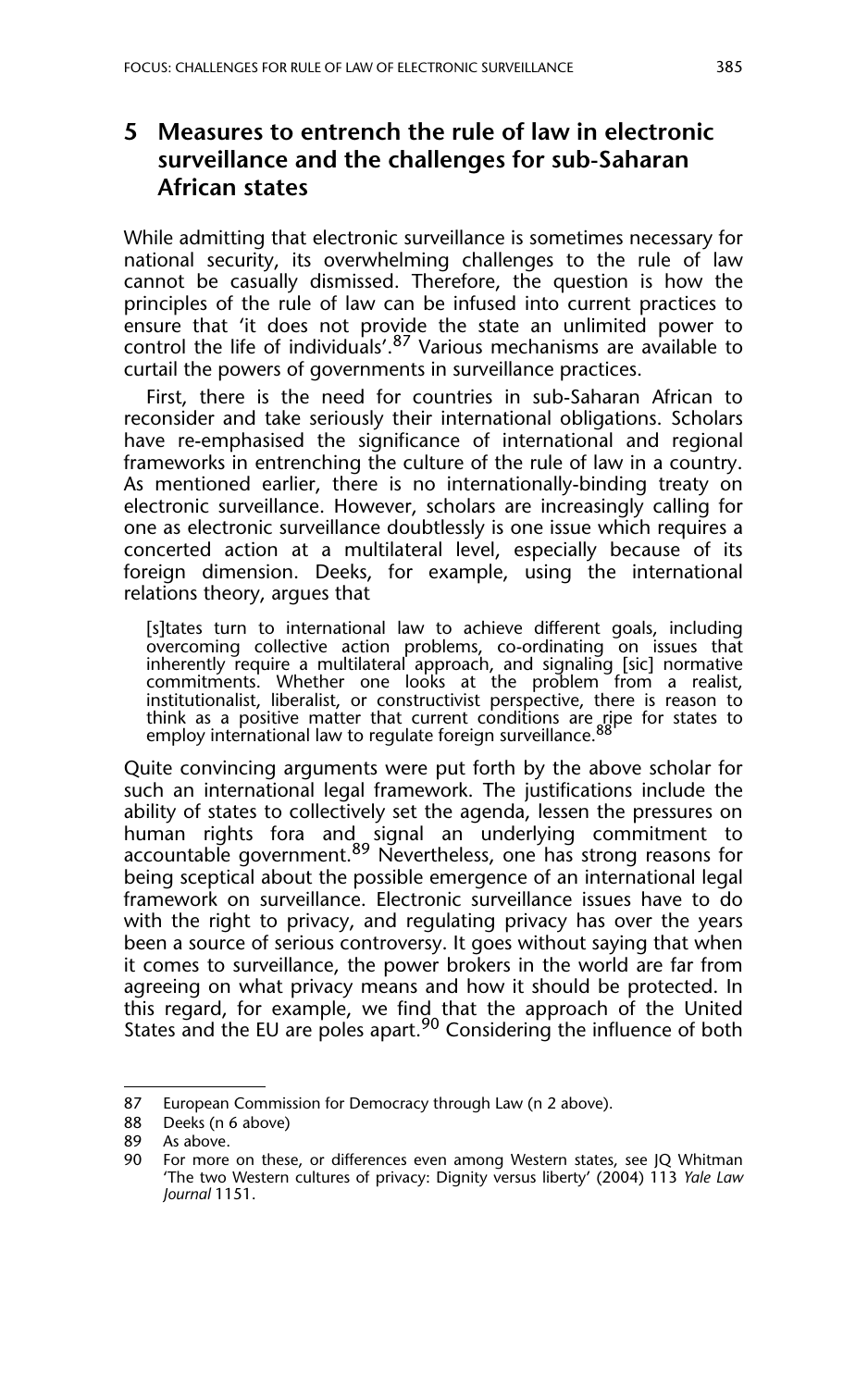jurisdictions in international politics, it is unlikely that countries in sub-Saharan Africa can campaign for the adoption of an international instrument of electronic surveillance.

While we await such an internationally-binding treaty, it must be stated that there are several international instruments that create binding obligations on sub-Saharan African states in relation to electronic surveillance.<sup>91</sup> The critical challenge for the rule of law, however, is the sub-Saharan states' unreceptive attitude towards international obligations. First, the ratification of the necessary international and regional treaties is a major problem. For example, since the adoption of the AU Data Protection Convention in 2014, only seven sub-Saharan countries have signed this Convention<sup>92</sup> and one has ratified it.<sup>93</sup> Another example of this unreceptive attitude towards international obligations, and which borders directly on online surveillance, is South Africa's action in voting against the recent UN Resolution on the Promotion, Protection and Enjoyment of Human Rights on the Internet in July 2016.<sup>94</sup> The efforts by some sub-Saharan African states to ratify the CoE's Data Protection Convention, which is the only international binding instrument of data protection, however, is noteworthy and commendable.<sup>95</sup> Second, states rarely comply with the obligations created by such instruments even when they eventually ratify them. In fact, compliance with international instruments is an obvious challenge to most African states. In this regard, Viljoen notes that 'the greatest challenge [in Africa] is to bring about compliance with the treaty provisions by government officials and nationals alike'.<sup>96</sup> The dualist approach to international agreements in most sub-Saharan African states further compounds this problem.<sup>97</sup> For an international treaty to be binding and enforceable in a state, it must not only be ratified but must be domesticated.<sup>98</sup>

<sup>91</sup> As discussed in part 2.4 above.

<sup>92</sup> See https://www.au.int/web/sites/default/files/treaties/29560-sl-african\_union\_con vention\_on\_cyber\_security\_and\_personal\_data\_protection\_.pdf 30 September 2017).

<sup>93</sup> Only Senegal, based on records made available by the AU. This is another clear example of the unreceptive attitude toward privacy.

<sup>94 &#</sup>x27;Freedom on the net 2016' (n 23 above).

<sup>95</sup> Sub-Saharan states such as Mauritius, Senegal, Burkina Faso and Cape Verde. See generally AB Makulilo 'African accession to Council of Europe Privacy Convention 108' (2017) 41 *Datenschutz und Datensicherheit – DuD* 364-367.

<sup>96</sup> F Viljoen *International human rights in Africa* (2012) 25.

<sup>97</sup> For more on the problems of attitude towards African states to international legal obligations, especially in relation to data protection, see LA Abdulrauf & CM Fombad 'The African Union Data Protection Convention: A possible cause for celebration of human rights in Africa' (2016) 8 *Journal of Media Law* 67.

<sup>98</sup> See eg sec 12 of the Nigerian Constitution.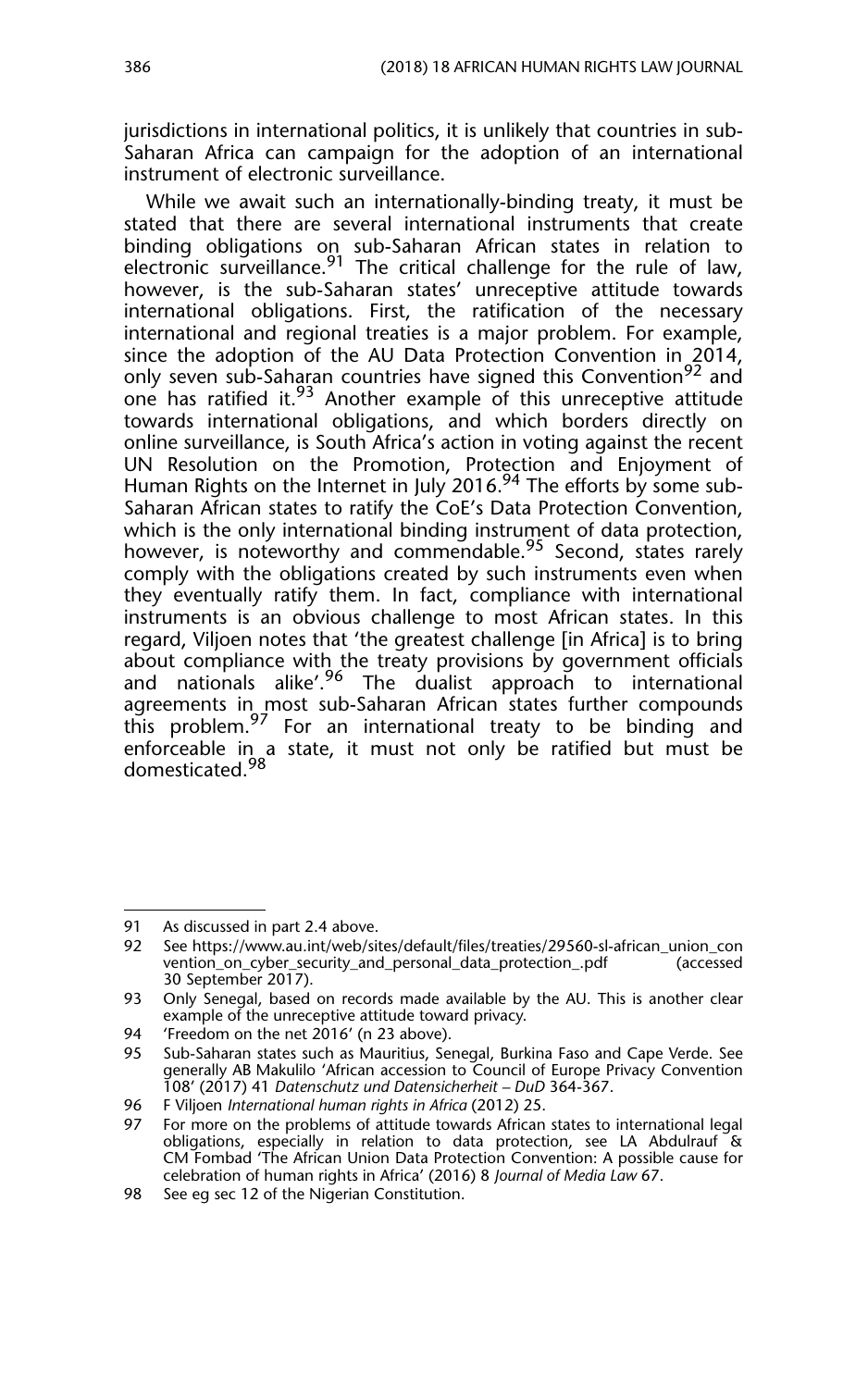In all, it must be re-emphasised that while the right to privacy under international human rights law is not absolute, any instance of interference must be subject to a careful and critical assessment of its necessity, legitimacy and proportionality.<sup>99</sup> This justifies the need for independent oversight and enforcement institutions and a strong judiciary.

Besides international instruments as a means of curbing the excesses of arbitrary states in electronic surveillance practices, other measures are available. Constitutions also have a key role to play. Indeed, the constitution is probably the strongest instrument to foster the rule of law. This fact is further confirmed by constitutions like that of South Africa where it provides, in section  $1(c)$ , that South Africa is founded on the supremacy of the Constitution and the rule of law. Constitutions, in their guarantee of the right to privacy, also constitute one of the measures for the regulation of electronic surveillance. Therefore, electronic surveillance must not only be carried out with respect for the rule of law, but also for the right to privacy contained in the constitution. However, there are two main challenges in this respect: The first is the national security justification. Most constitutions, although guaranteeing the right to privacy, provide derogations, which are usually unreasonably relied upon by the government and its security agencies. However, it has been stated that 'it is not acceptable to use national security concerns as a blanket justification to excuse unwarranted privacy breaches'.<sup>100</sup> A second challenge with constitutions as a means of fostering the rule of law in electronic surveillance practices in sub-Saharan African is well captured by a commentator in the following terms:<sup>101</sup>

Although many African countries have excellent constitutions providing for the protection of fundamental rights and freedoms, it is disheartening to note that these rights are in some instances not respected in reality. Wanton disregard of the rights of the citizenry, principally by the executive, is a phenomenon which can be noted amongst some African states. This situation ultimately stems from skewed implementation of the separation of powers doctrine, characterised by timid judiciaries and legislatures run by the executive.

Yet another measure to infuse the rule of law principle in electronic surveillance in sub-Saharan Africa is a clearly-drafted surveillance law (or provisions). According to Dicey, one of the foundations of the rule of law is that states must consider making laws which sincerely show a willingness to limit the discretion of public officials.<sup>102</sup> These rules must also be made as clear and as transparent as possible. It goes without saying that incorporating the rule of law in surveillance

<sup>99</sup> Ms Navi Pillay 'Opening remarks' (n 29 above).

<sup>100</sup> A Gwagwa & A Wilton 'Protecting the right to privacy in Africa in the digital age' http://www.hrforumzim.org/wp-content/uploads/2014/06/Protecting-the-rightto-privacy-in-Africa-in-the-digital-age.pdf (accessed 1 October 2017).

<sup>101</sup> Shivute (n 51 above) 218.

<sup>102</sup> Dicey (n 50 above).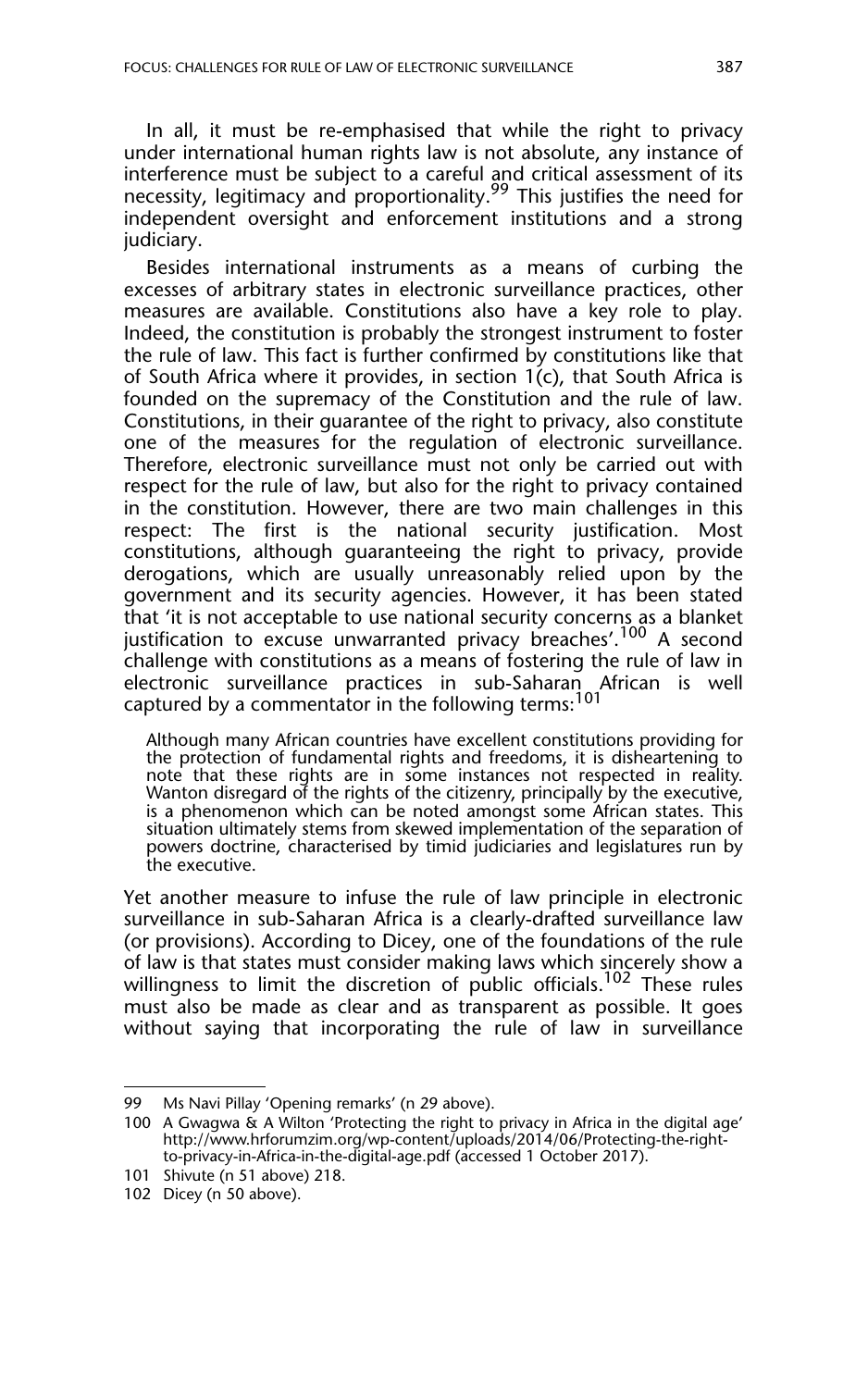practices requires that the laws and policies are clear as legal certainly itself is one of the benchmarks for the rule of law.<sup>103</sup> A major problem with respect to laws and policies on surveillance, according to the UN Special Rapporteur, is that they are obsolete and hardly ever clear.<sup>104</sup> For example, as noted above, none of the normative framework defines 'electronic surveillance' in spite of it wide usage.

One more point to note with regard to the law regulating surveillance is the significance of data protection instruments. It is apposite to state that data protection instruments are more properly placed to ensure that surveillance is carried out in accordance with the rule of law. Indeed, most of the discourses on surveillance and the law are carried out within the context of privacy and data protection.<sup>105</sup> This is not surprising, considering that in most cases surveillance involves the accumulation of personal information which falls within the scope of data protection law. Furthermore, data protection instruments contain principles such as legality and proportionality which are ordinarily meant to foster the rule of law. What this implies is that all African states must attempt to put in place data protection instruments based on their obligations under the AU Convention on data protection and other regional treaties.

Third, independent data protection authorities/agencies (DPAs) are indispensable in fostering the rule of law regarding electronic surveillance in Africa. This point is justified by the fact that authors are increasingly identifying independent enforcement institutions as paramount for democracy and constitutionalism in Africa.<sup>106</sup> Regarding electronic surveillance, no institution is better placed to curb the excesses of state governments than truly independent DPAs. This is so for two reasons: First, DPAs, by their architecture, are supposed to be composed of specialists in identifying when an information processing programme is *ultra vires.* Second, they are

<sup>103</sup> European Commission for Democracy Through Law (n 2 above).

<sup>104 &#</sup>x27;Legal standards are either non-existent or inadequate to deal with the modern communications surveillance environment. As a result, states are increasingly seeking to justify the use of new technologies within the ambits of old legal frameworks, without recognising that the expanded capabilities they now possess go far beyond what such frameworks envisaged. In many countries, this means that vague and broadly conceived legal provisions are being invoked to legitimise and sanction the use of seriously intrusive techniques' UNGA *Report of the Special Rapporteur on the Promotion and Protection of the Right to Freedom of Opinion and Expression,* Frank La Rue para 50 13 http://www.ohchr.org/Documents/HRBodies/ HRCouncil/RegularSession/Session23/A.HRC.23.40\_EN.pdf (accessed 1 October 2017) 50-51.

<sup>105</sup> See Solove (n 53 above); Bernal (n 64 above); Tzanou (n 14 above).

<sup>106</sup> See eg CM Fombad 'The role of emerging hybrid institutions of accountability in the separation of powers scheme in Africa' in CM Fombad (ed) *Separation of powers in African constitutionalism* (2016) 325.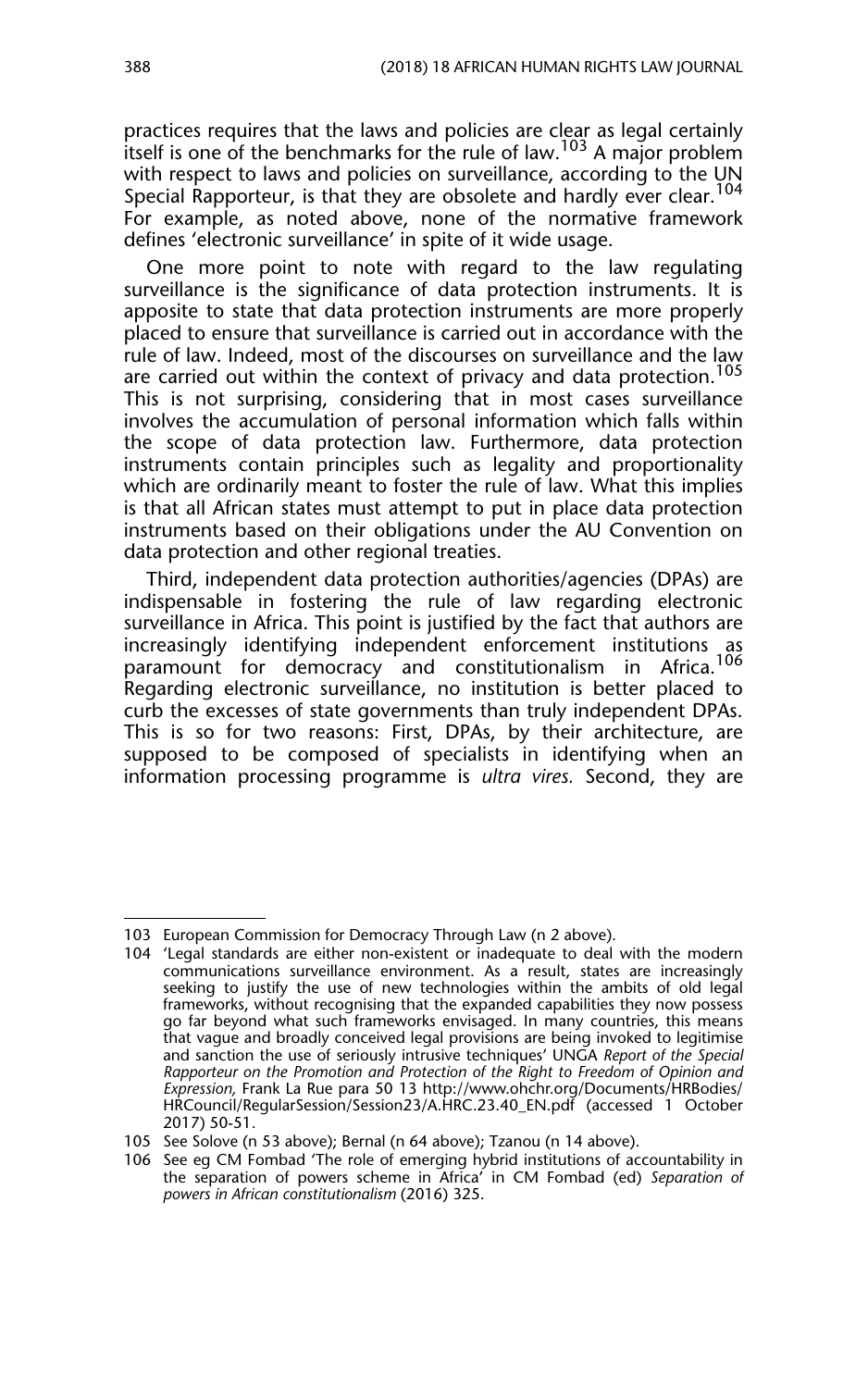independent of government to ensure objectivity in their actions.<sup>107</sup> Even the UN General Assembly in a resolution called on states

[t]o establish or maintain existing independent, effective domestic oversight mechanisms capable of ensuring transparency, as appropriate, and accountability for state surveillance of communications, their<br>interception and the collection of personal data.<sup>108</sup>

Similarly, Navi Pillay drew attention to the challenge of infusing the rule of law principles in electronic surveillance without an effective enforcement mechanism.<sup>109</sup> She contended that 'a lack of effective oversight and review to monitor compliance and enforcement contributes to a lack of accountability for arbitrary or unlawful intrusions on the right to privacy'.110 She further expressed the view that 'internal safeguards without independent, external monitoring are ineffective against the abuse of surveillance methods'.<sup>111</sup> With regard to external monitoring specifically, the AU has been criticised for adopting a data protection treaty without specific provisions for a region-wide monitoring institution.112

A fourth measure is the need for a strong judiciary. Indeed, while there are no settled approaches in realising the rule of law, the role of a strong judiciary is incontrovertible.<sup>113</sup> Therefore, judges and courts must recognise their crucial role as agents in promoting the rule of law. They should also be protectors of rights and liberties while upholding the law. This may be somewhat problematic for the rule of law, as observed by Graver, as 'sometimes these two expectations are in conflict'.<sup>114</sup> What should a judge do when faced with an electronic surveillance regulation (for national security purposes) which affects human rights and civil liberties? Should they uphold the law or let human rights prevail? According to Graver, 'the judge has to choose whether to side with the legislator or to side with the ideals of the rule of law'.<sup>115</sup> This means that the court must act according to three principles which are essential to a judiciary committed to the rule of

<sup>107</sup> See G Greenleaf 'Independence of data privacy authorities: International standards' (2012) 28 *Computer Law and Security Review* 3; G Greenleaf 'Independence of data privacy authorities: International standards and Asia-Pacific experience' (2012) 28 *Computer Law and Security Review* 3.

<sup>108</sup> UNGA (n 63 above).

<sup>109</sup> Ms Navi Pillay 'Opening remarks' (n 29 above). See art 10 http://www.achpr.org/ instruments/child/#a10 (accessed 1 October 2017).

<sup>110</sup> As above.

<sup>111</sup> As above.

<sup>112</sup> See Abdulrauf & Fombad (n 97 above) 91.

<sup>113</sup> HP Graver *Judges against justice: On judges when the rule of law is under attack* (2015) 1, where Graver elaborately considered the role of the judge when confronted with autocratic or oppressive rules. See also SD O'Connor 'Vindicating the rule of law: The role of the judiciary' (2003) 2 *Chinese Journal of International Law* 1.

<sup>114</sup> As above.

<sup>115</sup> As above.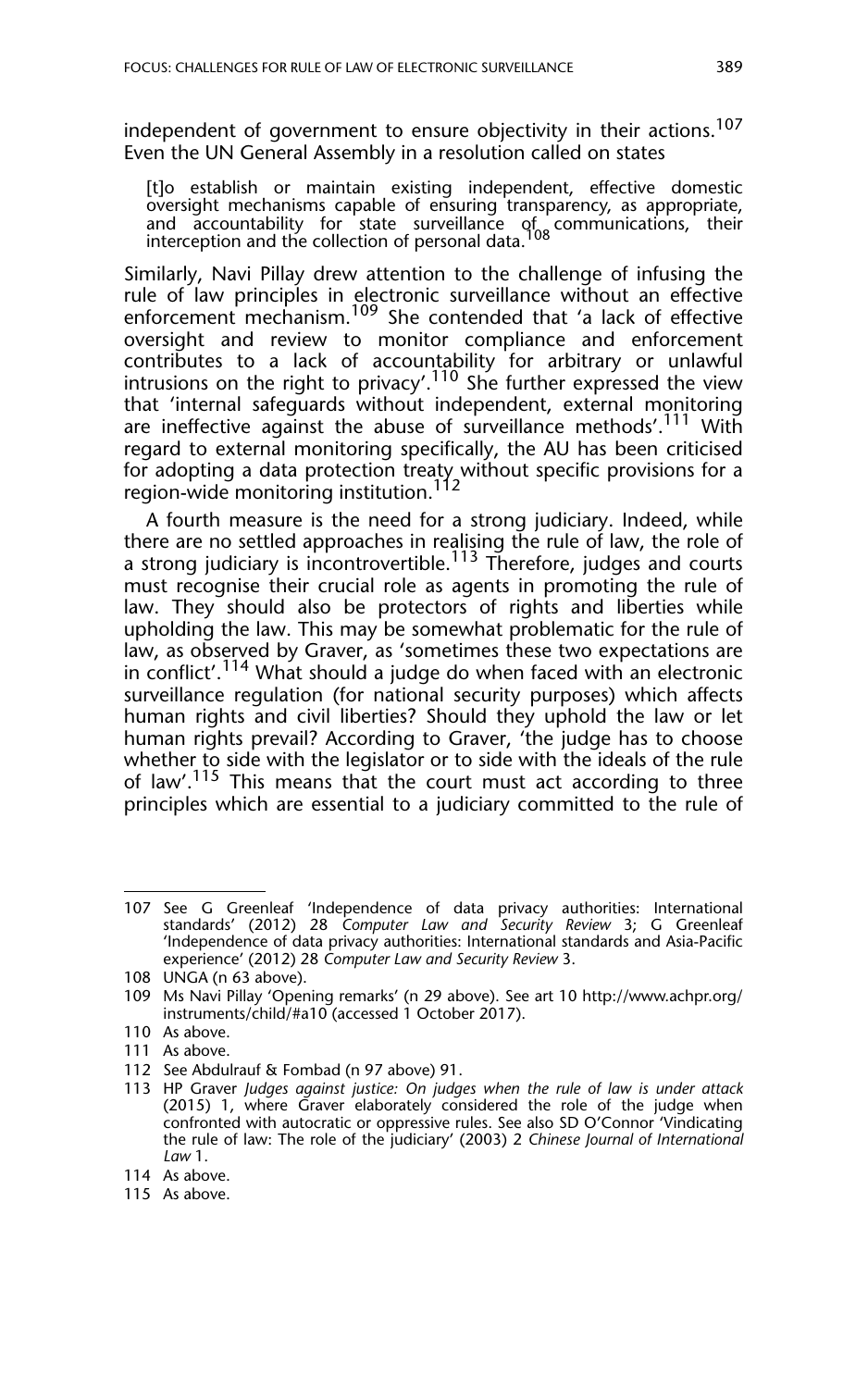law: independence, integrity and competence.<sup>116</sup> It is also submitted that this kind of situation calls for judges to be meticulous and proactive.

Fifth is the role of civil society organisations (CSOs), nongovernmental organisations (NGOs) and the media. In the words of Shivute: 117

These organisations play a crucial role as they take on the responsibility of being watchdogs, tasked with ensuring that governments live up to their obligations. It goes without saying that critical voices are a necessary component to any democratic state.

There are several CSOs and NGOs that play the critical role of infusing the rule of law in surveillance practices of the government. The role of the media also cannot be overemphasised. Together, all these institutions have helped to expose the surveillance programmes of governments in the sub-Saharan region which, as observed earlier, are covert in nature. In particular, the role of CSOs such as the Electronic Frontier Foundation (EFF);<sup>118</sup> the Electronic Privacy Information Centre (EPIC);<sup>119</sup> Privacy International (PI);<sup>120</sup> and Global Internet Liberty Campaign (GILC),  $121$  is noteworthy.

In concluding this section, it is important to make two points. First, the tension between surveillance and the rule of law can be significantly reduced if it is not used as an instrument of first resort. Thus, electronic surveillance as an investigative tool in the context of law enforcement should only be used when other 'less intrusive means have proven ineffective or when there is no reasonable alternative to obtain crucial information or evidence'.<sup>122</sup> Second, surveillance practices must comply with the principles of necessity and proportionality. In this regard, the International Principles on the Application of Human Rights to Communications Surveillance is noteworthy.<sup>123</sup> This is a set of principles resulting from a global consultation with civil society groups, industry and international experts in communications surveillance law, policy and technology. The principles are legality; legitimate aim; necessity; adequacy; proportionality; competent judicial authority; due process; user notification; transparency; public oversight; integrity of

<sup>116</sup> O'Connor (n 113 above) 1. According to O'Connor, '[d]espite the important differences among nations, and legal systems, these bedrock principles have proven themselves indispensable in upholding the rule of law'.

<sup>117</sup> Shivute (n 51 above) 218.

<sup>118</sup> https://www.eff.org/ (accessed 1 October 2017).

<sup>119</sup> https://epic.org/# (accessed 1 October 2017).

<sup>120</sup> https://www.privacyinternational.org/ (accessed 1 October 2017).

<sup>121</sup> See http://gilc.org/ (accessed 1 October 2017).

<sup>122</sup> UNODC (n 7 above).

<sup>123</sup> Otherwise called the 'Necessary and Proportionate Principles' or '13 Principles'. This is a set of 13 principles which came out from a global consultation with civil society groups, industry and international experts in communications surveillance law, policy and technology.